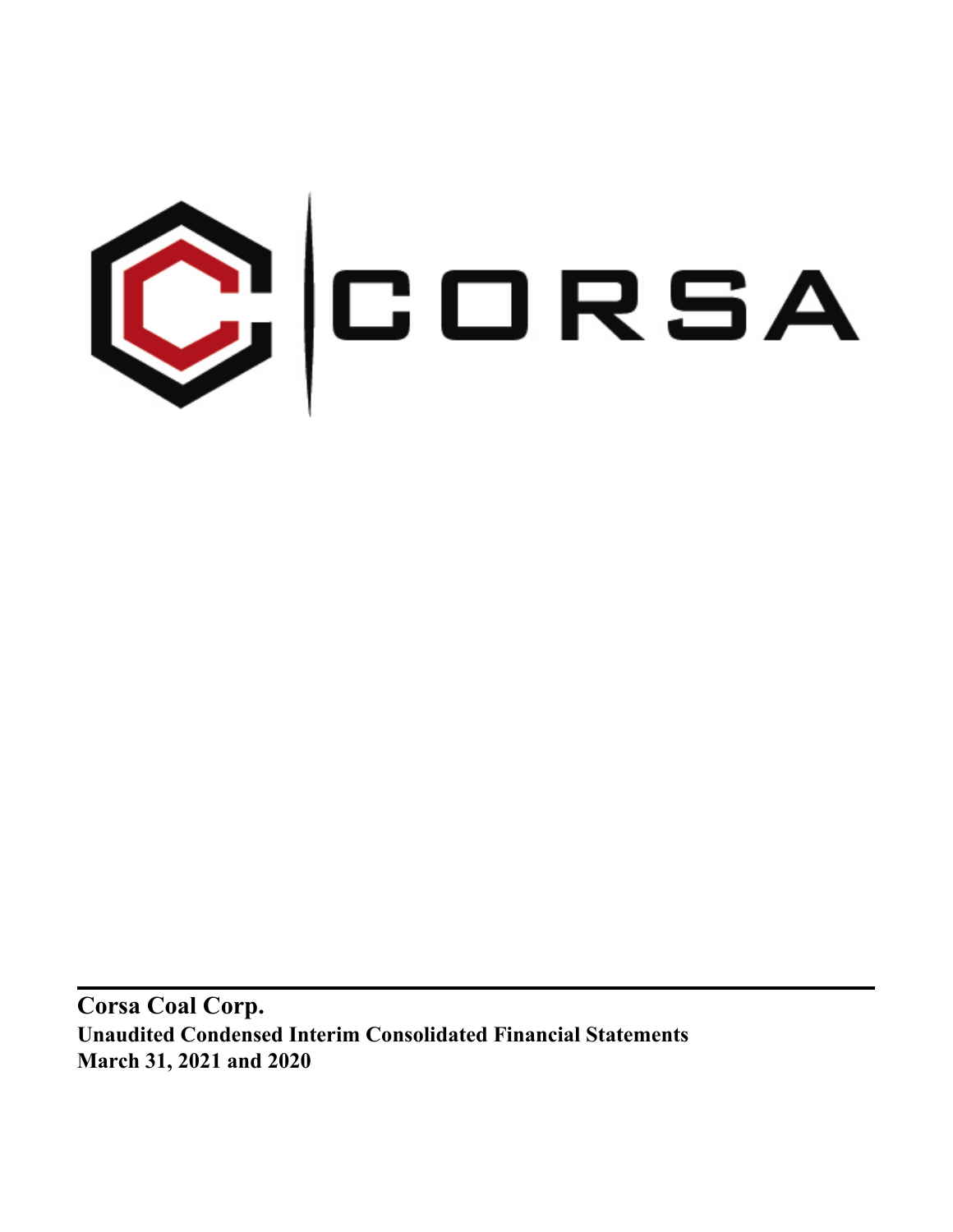# **Corsa Coal Corp. Unaudited Condensed Interim Consolidated Balance Sheets Expressed in United States dollars, tabular amounts in thousands**

| <b>Assets</b>                                                 |                           | March 31,<br>2021 |                          | December 31,<br>2020 |
|---------------------------------------------------------------|---------------------------|-------------------|--------------------------|----------------------|
| Cash                                                          | $\overline{\mathcal{S}}$  | 22,467            | $\overline{\mathcal{S}}$ | 24,480               |
| Accounts receivable (note 3)                                  |                           | 6,646             |                          | 5,442                |
| Prepaid expenses and other current assets                     |                           | 2,514             |                          | 3,443                |
| Inventories (note 4)                                          |                           | 11,151            |                          | 9,149                |
| <b>Current Assets</b>                                         |                           | 42,778            |                          | 42,514               |
| Restricted cash and investments (note 5)                      |                           | 40,295            |                          | 39,420               |
| Advance royalties and other assets                            |                           | 2,883             |                          | 2,798                |
| Property, plant and equipment, net (note 6)                   |                           | 121,724           |                          | 125,420              |
| <b>Total Assets</b>                                           | $\boldsymbol{\mathsf{S}}$ | 207,680           | $\mathbb{S}$             | 210,152              |
| <b>Liabilities</b>                                            |                           |                   |                          |                      |
| Accounts payable and accrued liabilities (note 7)             | \$                        | 15,138            | \$                       | 9,940                |
| Lease liabilities – current (note 8)                          |                           | 1,393             |                          | 1,409                |
| Loans payable, net – current (note 9)                         |                           | 3,047             |                          | 4,142                |
| Paycheck Protection Program Ioan payable – current (note 9)   |                           | 795               |                          | 654                  |
| Other liabilities – current (note 10)                         |                           | 1,376             |                          | 1,625                |
| Reclamation and water treatment provision (note 11)           |                           | 2,646             |                          | 2,646                |
| <b>Current Liabilities</b>                                    |                           | 24,395            |                          | 20,416               |
| Revolving credit facility (note 9)                            |                           |                   |                          |                      |
| Loans payable, net - long-term (note 9)                       |                           | 27,888            |                          | 28,446               |
| Paycheck Protection Program loan payable – long-term (note 9) |                           | 331               |                          | 472                  |
| Lease liabilities $-$ long-term (note 8)                      |                           | 2,450             |                          | 2,772                |
| Other liabilities – long-term (note 10)                       |                           | 4,927             |                          | 5,466                |
| Reclamation and water treatment provision (note 11)           |                           | 64,368            |                          | 64,863               |
| <b>Total Liabilities</b>                                      |                           | 124,359           |                          | 122,435              |
| <b>Equity</b>                                                 |                           |                   |                          |                      |
| Share capital (note 12)                                       |                           | 180,130           |                          | 180,130              |
| Contributed surplus                                           |                           | 345               |                          | 341                  |
| Accumulated deficit                                           |                           | (142, 205)        |                          | (137, 856)           |
| <b>Total Shareholders' Equity</b>                             |                           | 38,270            |                          | 42,615               |
| Non-controlling interest                                      |                           | 45,051            |                          | 45,102               |
| <b>Total Equity</b>                                           |                           | 83,321            |                          | 87,717               |
| <b>Total Liabilities and Equity</b>                           | $\overline{\$}$           | 207,680           | \$                       | 210,152              |

Commitments and Contingencies (note 22)

*The accompanying notes are an integral part of these unaudited condensed interim consolidated financial statements.*

Approved by the Board of Directors:

*/s/ Robert C. Sturdivant /s/ Alan M. De'Ath* 

Robert C. Sturdivant, Director Alan M. De'Ath, Director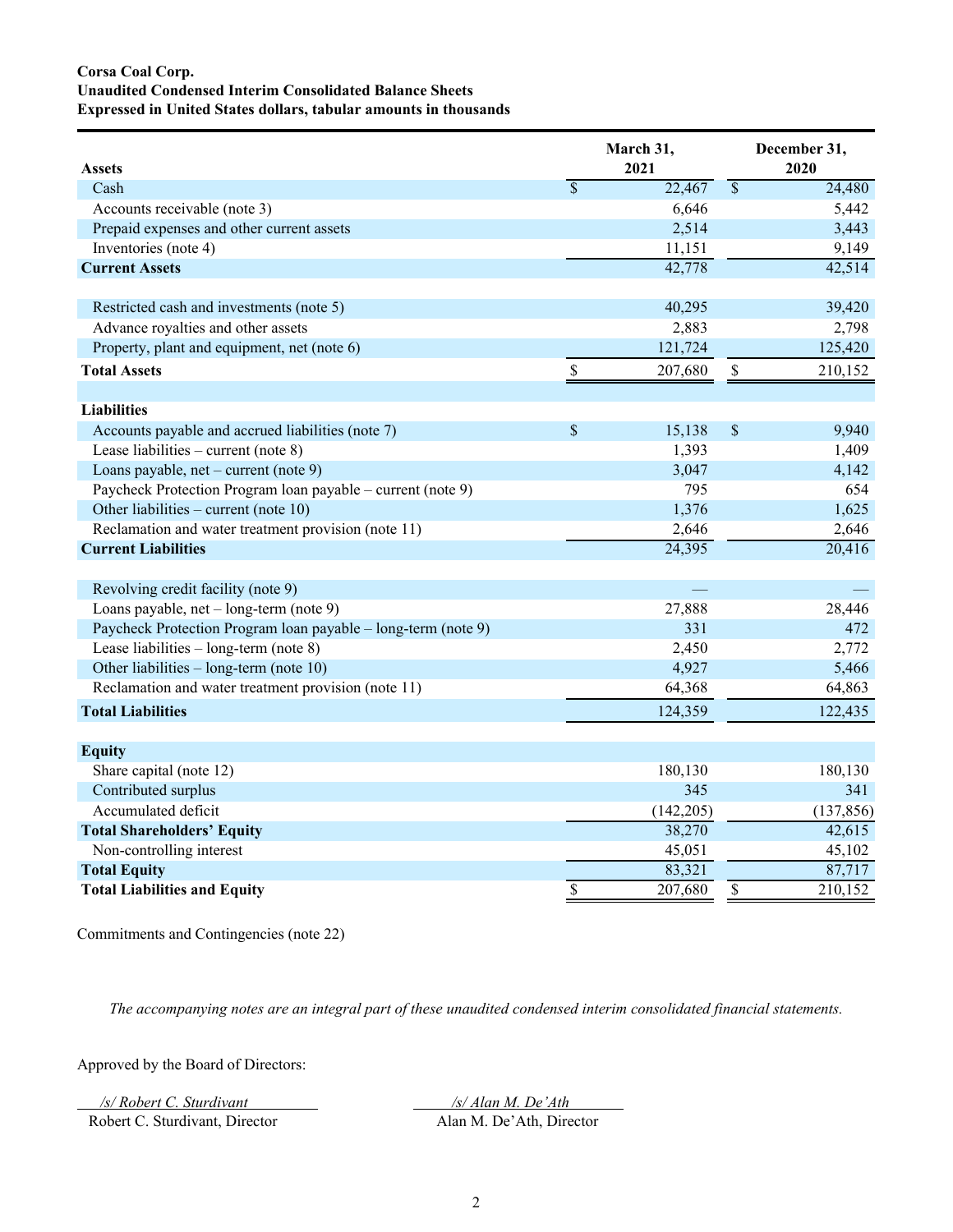# **Corsa Coal Corp. Unaudited Condensed Interim Consolidated Statements of Operations and Comprehensive Income (Loss) Expressed in United States dollars, tabular amounts in thousands except for per share amounts**

|                                                               |                                          | For the three months ended<br>March 31, |
|---------------------------------------------------------------|------------------------------------------|-----------------------------------------|
|                                                               | 2021                                     | 2020                                    |
| Revenue (note 13)                                             | $\mathsf{\$}$<br>$24,619$ \$             | 46,841                                  |
| Cost of sales (note 14)                                       | (26,316)                                 | (45, 182)                               |
| Gross (loss) margin                                           | (1,697)                                  | 1,659                                   |
| Selling, general and administrative expense (notes 15 and 16) | (2,029)                                  | (2,109)                                 |
| <b>Loss from operations</b>                                   | (3,726)                                  | (450)                                   |
|                                                               |                                          |                                         |
| Finance expense (note 17)                                     | (1, 332)                                 | (5, 438)                                |
| Finance income (note 17)                                      | 401                                      | 14                                      |
| Other income, net                                             | 224                                      | 85                                      |
| Loss before tax                                               | (4, 433)                                 | (5,789)                                 |
| Current income tax expense                                    |                                          |                                         |
| Deferred income tax expense                                   |                                          |                                         |
| Provision for income taxes                                    |                                          |                                         |
| Net and comprehensive loss                                    | $\mathcal{S}$<br>$(4,433)$ \$            | (5,789)                                 |
| Attributable to:                                              |                                          |                                         |
| Shareholders                                                  | $(4,382)$ \$<br>$\stackrel{\$}{=}$       | (6, 156)                                |
| Non-controlling interest                                      | \$<br>$(51)$ \$                          | 367                                     |
| Basic loss per share (note 18)                                | $\mathcal{S}$<br>$(0.05)$ \$             | (0.06)                                  |
| Diluted loss per share (note 18)                              | $(0.05)$ \$<br>$\boldsymbol{\mathsf{S}}$ | (0.06)                                  |

*The accompanying notes are an integral part of these unaudited condensed interim consolidated financial statements.*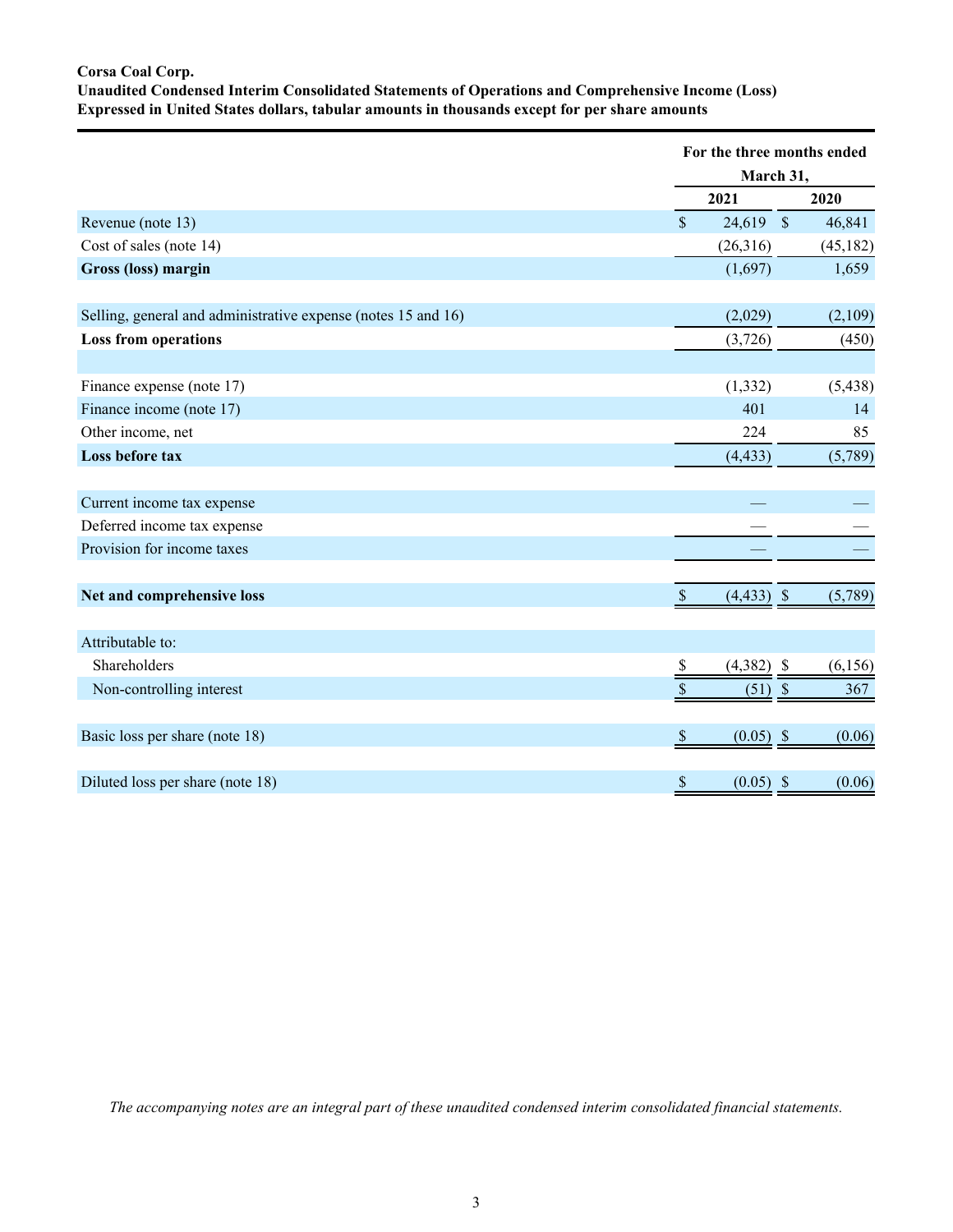# **Corsa Coal Corp. Unaudited Condensed Interim Consolidated Statements of Changes in Shareholders' Equity Expressed in United States dollars, tabular amounts in thousands**

|                                                  |                                                                                                                                    |   |                               |   |                                        |                               | For the three months ended March 31, 2021 |              |        |   |          |
|--------------------------------------------------|------------------------------------------------------------------------------------------------------------------------------------|---|-------------------------------|---|----------------------------------------|-------------------------------|-------------------------------------------|--------------|--------|---|----------|
|                                                  | <b>Number</b><br>of Corsa<br>Common<br><b>Shares</b><br><b>Share</b><br><b>Contributed</b><br>(000's)<br>Capital<br><b>Surplus</b> |   | Accumulated<br><b>Deficit</b> |   | Non-<br>Controlling<br><b>Interest</b> | <b>Total</b><br><b>Equity</b> |                                           |              |        |   |          |
| <b>Balance - January 1, 2021</b>                 | 94,759                                                                                                                             | S | 180,130                       | S | 341                                    | \$                            | (137, 856)                                | <sup>S</sup> | 45,102 | S | 87,717   |
| Stock-based compensation<br>expense (note $16$ ) |                                                                                                                                    |   |                               |   | 37                                     |                               |                                           |              |        |   | 37       |
| Stock option expiration/forfeiture               |                                                                                                                                    |   |                               |   | (33)                                   |                               | 33                                        |              |        |   |          |
| Net and comprehensive loss                       |                                                                                                                                    |   |                               |   |                                        |                               | (4, 382)                                  |              | (51)   |   | (4, 433) |
| <b>Balance - March 31, 2021</b>                  | 94,759                                                                                                                             |   | 180.130                       |   | 345                                    |                               | (142, 205)                                |              | 45,051 |   | 83,321   |

|                                                  |               |   |                           |                                   |       |                | For the three months ended March 31, 2020 |                 |               |              |         |  |
|--------------------------------------------------|---------------|---|---------------------------|-----------------------------------|-------|----------------|-------------------------------------------|-----------------|---------------|--------------|---------|--|
|                                                  | <b>Number</b> |   |                           |                                   |       |                |                                           |                 |               |              |         |  |
|                                                  | of Corsa      |   |                           |                                   |       |                |                                           |                 |               |              |         |  |
|                                                  | Common        |   |                           |                                   |       |                |                                           |                 | Non-          |              |         |  |
|                                                  | <b>Shares</b> |   | <b>Share</b>              | <b>Contributed</b><br>Accumulated |       |                |                                           |                 | Controlling   | <b>Total</b> |         |  |
|                                                  | (000's)       |   | <b>Surplus</b><br>Capital |                                   |       | <b>Deficit</b> |                                           | <b>Interest</b> | <b>Equity</b> |              |         |  |
| Balance - January 1, 2020                        | 94,759        | S | 180,130                   | S                                 | 988   | S              | (82,063)                                  | S               | 52,103        | S            | 151,158 |  |
| Stock-based compensation<br>expense (note $16$ ) |               |   |                           |                                   | 41    |                |                                           |                 |               |              | 41      |  |
| Stock option expiration/forfeiture               |               |   |                           |                                   | (186) |                | 186                                       |                 |               |              |         |  |
| Net and comprehensive loss                       |               |   |                           |                                   |       |                | (6,156)                                   |                 | 367           |              | (5,789) |  |
| <b>Balance - March 31, 2020</b>                  | 94,759        |   | 180,130                   |                                   | 843   |                | (88, 033)                                 |                 | 52,470        |              | 145,410 |  |

*The accompanying notes are an integral part of these unaudited condensed interim consolidated financial statements.*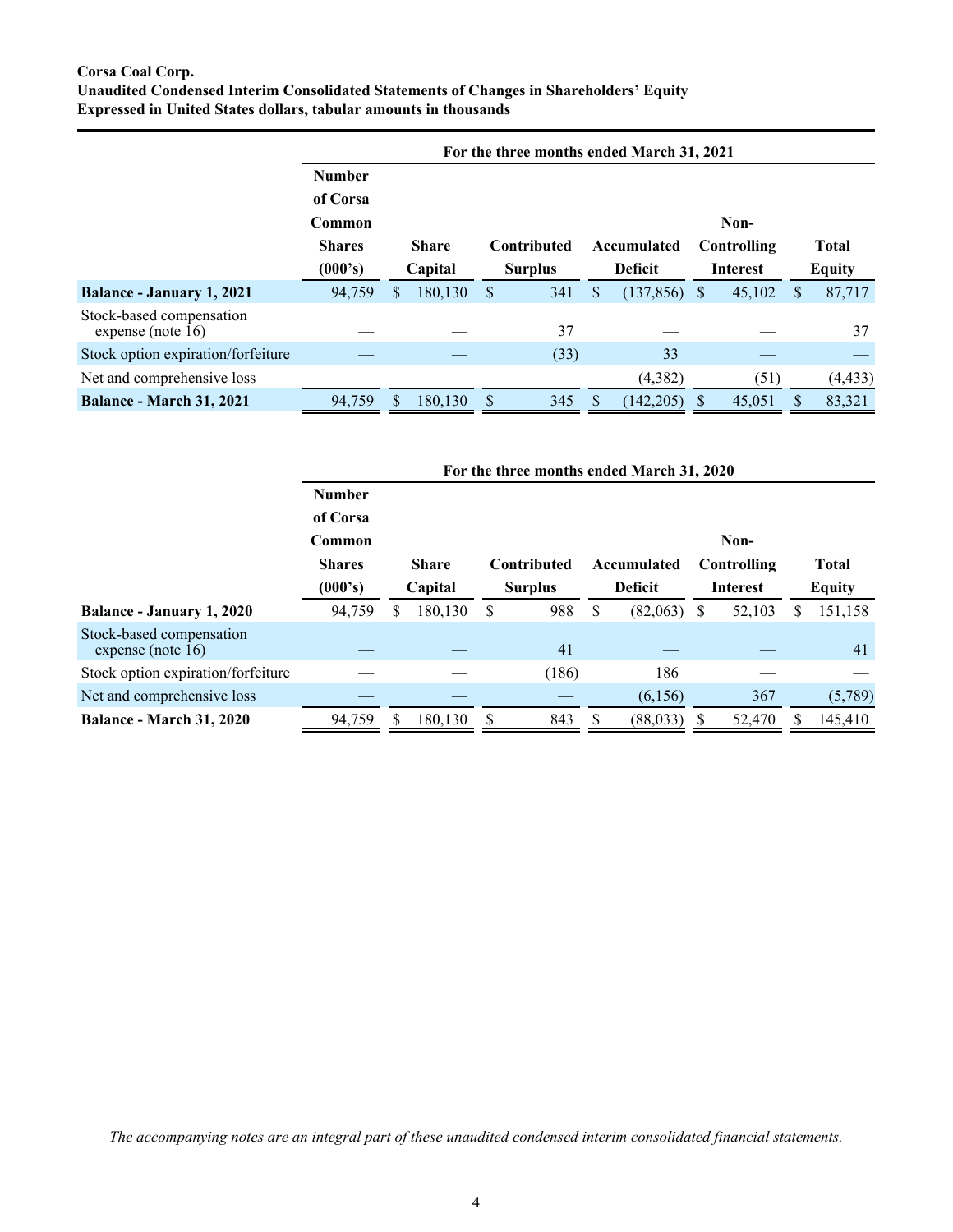# **Corsa Coal Corp. Unaudited Condensed Interim Consolidated Statements of Cash Flows Expressed in United States dollars, tabular amounts in thousands**

|                                                                     | For the three months ended |             |
|---------------------------------------------------------------------|----------------------------|-------------|
|                                                                     | March 31,                  |             |
|                                                                     | 2021                       | 2020        |
| <b>Operating Activities</b>                                         |                            |             |
| Net and comprehensive loss                                          | \$<br>$(4,433)$ \$         | (5,789)     |
| Items not affecting cash:                                           |                            |             |
| Amortization                                                        | 3,849                      | 6,504       |
| Stock-based compensation expense (note 16)                          | 37                         | 41          |
| Non-cash finance expense (income)                                   | 55                         | 4,502       |
| Write-off of advance royalties and other assets                     |                            | 432         |
| Other non-cash operating expense                                    | (367)                      | (227)       |
| Cash spent on reclamation and water treatment activities (note 11)  | (632)                      | (954)       |
| Changes in working capital balances related to operations (note 19) | 2,992                      | 3,798       |
| Cash provided by operating activities                               | 1,501                      | 8,307       |
|                                                                     |                            |             |
| <b>Investing Activities</b>                                         |                            |             |
| Restricted cash and investments                                     | (761)                      | (896)       |
| Advance royalties and other assets                                  | (118)                      | (150)       |
| Property, plant and equipment additions                             | (403)                      | (481)       |
| Cash used in investing activities                                   | (1,282)                    | (1,527)     |
|                                                                     |                            |             |
| <b>Financing Activities</b>                                         |                            |             |
| Proceeds from Revolving Credit Facility borrowings                  |                            | 46,130      |
| Repayments of Revolving Credit Facility borrowings                  |                            | (52, 235)   |
| Repayment of loan payable                                           | (1,894)                    | (628)       |
| Repayment of notes payable                                          |                            | (7)         |
| Repayment of lease liabilities                                      | (338)                      | (230)       |
| Cash used in financing activities                                   | (2, 232)                   | (6,970)     |
|                                                                     |                            |             |
| Net decrease in cash for the period                                 | (2,013)                    | (190)       |
| Cash, beginning of period                                           | 24,480                     | 4,296       |
| Cash, end of period                                                 | $\$$<br>22,467             | \$<br>4,106 |

Supplemental disclosure (note 19)

*The accompanying notes are an integral part of these unaudited condensed interim consolidated financial statements.*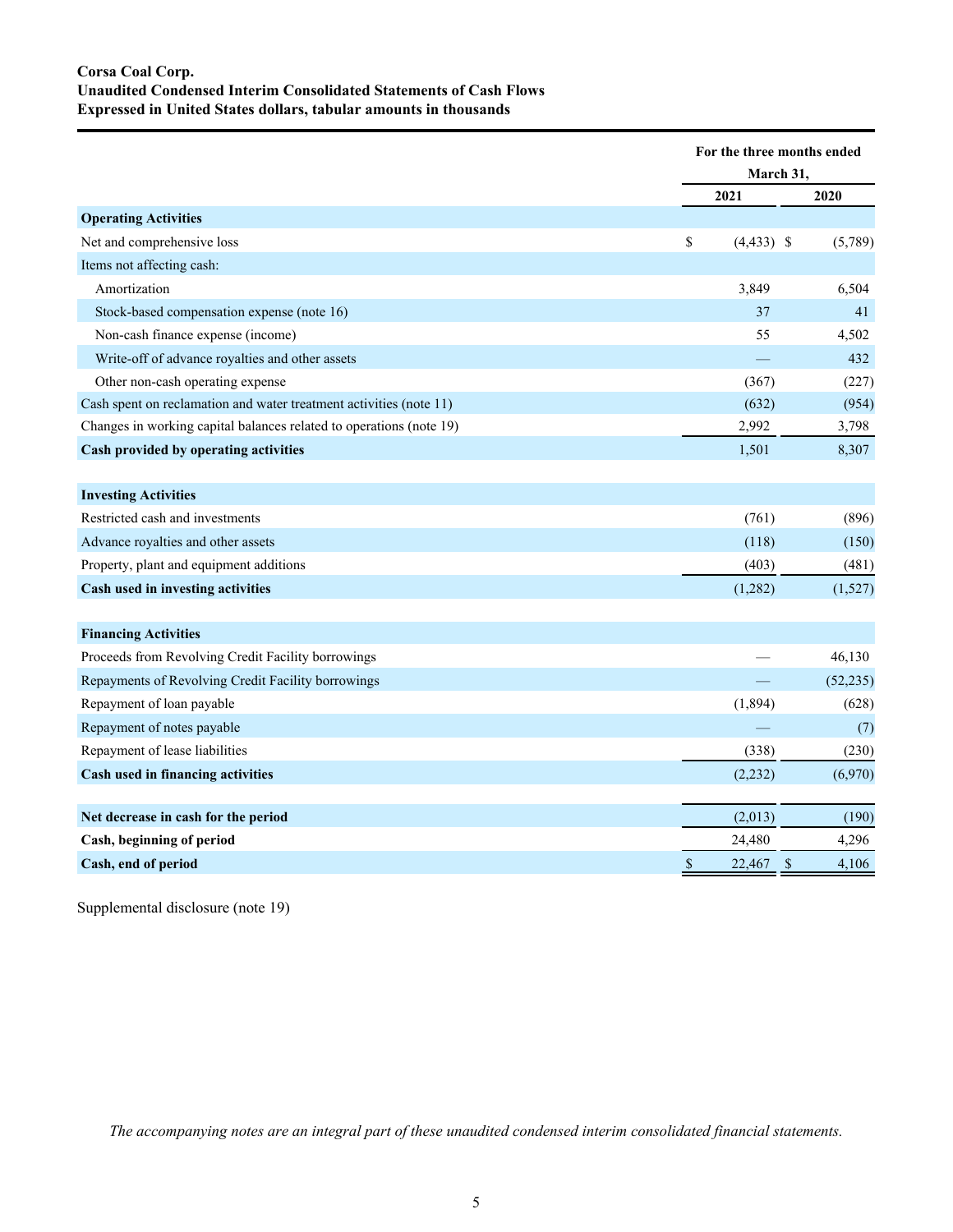# **1. Basis of Presentation and Nature of Operations**

#### *Nature of Operations and COVID-19 Matter*

Corsa Coal Corp. ("Corsa" or the "Company") is in the business of mining, processing and selling metallurgical coal, as well as exploring, acquiring and developing resource properties that are consistent with its existing coal business. The Company is a corporation existing under the *Canada Business Corporations Act* and is domiciled in Canada. The registered office of Corsa is located at 199 Bay Street, Suite 5300, Commerce Court West, Toronto, Ontario, Canada, M5L 1B9, and the head/corporate office of Corsa is located at 1576 Stoystown Road, P.O. Box 260, Friedens, Pennsylvania, USA, 15541.

These unaudited condensed interim consolidated financial statements were prepared on a going concern basis. The going concern basis assumes that the Company will be able to realize its assets and discharge its liabilities and commitments in the normal course of business as they become due in the foreseeable future.

On January 30, 2020, the World Health Organization declared the COVID-19 outbreak a "Public Health Emergency of International Concern" and on March 11, 2020, declared COVID-19 a pandemic. The current COVID-19 pandemic has and continues to significantly impact the global economy and commodity and financial markets and could have a negative impact on the demand for metallurgical coal and/or business activities, which could have a material adverse effect on the Company's business, financial condition, cash flows and results of operations.

As a result of the liquidity risks, due in large part to the COVID-19 pandemic, the Company obtained debt financing in April 2020 and December 2020 to provide the necessary liquidity to continue as a going concern. To the extent that demand and metallurgical coal prices do not increase, or additional liquidity enhancing measures are not successful, the Company will have to obtain additional debt or equity financing. Although debt and equity financings have been successful in the past, there is no assurance that Corsa will be able to successfully complete such financings in the future.

Unless otherwise indicated, all dollar amounts in these unaudited condensed interim consolidated financial statements are expressed in United States dollars. References to "C\$" are to Canadian dollars.

At March 31, 2021, the Company had one operating division, Northern Appalachia ("NAPP Division" or "NAPP"). The NAPP Division, based in Somerset, Pennsylvania, USA, produces and sells low volatile metallurgical coal used for the production of coke from its mines in the Northern Appalachia coal region of the USA. The Company's corporate office provides support and manages the mining investments, and is also deemed a reportable segment.

All scientific and technical information contained in these unaudited condensed interim consolidated financial statements has been reviewed and approved by Peter V. Merritts, Professional Engineer and the Company's Chief Executive Officer, who is a qualified person within the meaning of National Instrument 43-101 – *Standards of Disclosure for Mineral Projects*.

## *Statement of Compliance*

These unaudited condensed interim consolidated financial statements of the Company and its subsidiaries have been prepared in accordance with International Financial Reporting Standard 34 – *Interim Financial Reporting*, as issued by the International Accounting Standards Board ("IASB"), and do not include all of the information required for full annual financial statements. The Company has consistently applied the same accounting policies throughout all periods presented.

Certain reclassifications of prior period data, which include the gross presentation of limestone sales from other income and expense to revenue and cost of sales and the gross presentation of finance income and expense, have been made to conform to the current unaudited condensed interim consolidated financial statements.

These unaudited condensed interim consolidated financial statements are intended to be read in conjunction with the Company's audited consolidated financial statements for the year ended December 31, 2020 and the related notes thereto.

These unaudited condensed interim consolidated financial statements were authorized by the Board of Directors of the Company on May 5, 2021.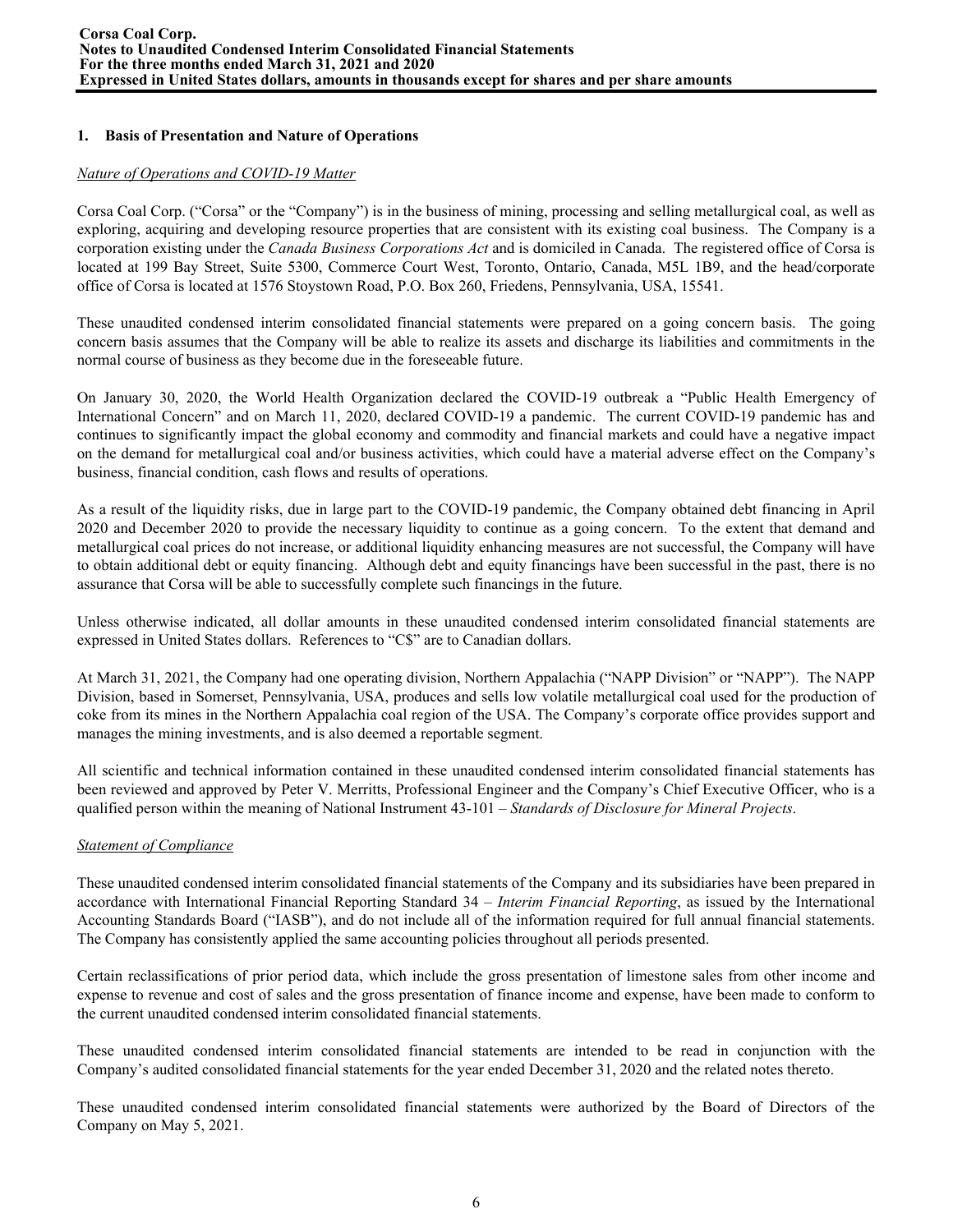#### *Basis of Measurement*

These unaudited condensed interim consolidated financial statements have been prepared on a historical cost basis except for certain financial assets and liabilities which are measured at fair value.

#### *Future accounting pronouncements*

No new standards, interpretations, amendments and improvements to existing standards issued by the IASB or the International Financial Reporting Interpretations Committee that will impact the Company's financial statements and are mandatory for future accounting periods have been issued. Updates that are not applicable or are not consequential to the Company have been excluded.

## **2. Financial Instruments**

The Company's financial instruments consist of cash, restricted cash and investments, accounts receivable, accounts payable and accrued liabilities, lease liabilities, Revolving Credit Facility (as defined herein), loan payable in connection with the Main Street Facility (as defined herein), loan payable in connection with the 36<sup>th</sup> Street Facility (as defined herein), loan payable in connection with the Paycheck Protection Program (as defined herein) and other liabilities.

#### *Financial risk management*

The Company is exposed, in varying degrees, to a variety of financial instrument related risks as described below.

#### *Credit Risk*

Credit risk is the risk that one party to a financial instrument will fail to discharge an obligation and cause the other party to incur a financial loss. The Company is exposed to credit risk from its operating activities (primarily trade receivables) and from its financing activities, including deposits with banks and financial institutions. These deposit accounts are held with high credit quality institutions in Canada and the United States. Restricted cash consists of cash, money market accounts and certificates of deposit. Restricted investments consist of interest-bearing securities invested with highly rated financial institutions.

Customer credit risk is managed by the Company's established policy, procedures and control relating to customer credit risk management. The Company trades only with recognized creditworthy third parties who are subject to credit verification procedures, and often times are backed by letters of credit or trade credit insurance. In addition, outstanding receivable balances are regularly monitored on an ongoing basis. The Company has not recorded any allowance for credit losses for the three months ended March 31, 2021 and 2020.

At March 31, 2021 and December 31, 2020, the Company had three and two customers, respectively, that owed the Company more than \$1,000 each and accounted for approximately 92% and 56%, respectively, of total accounts receivable. At March 31, 2021 and December 31, 2020, none of the Company's accounts receivables were covered by letters of credit or other forms of credit insurance.

## *Market Risk*

Market risk is the risk that the fair value or future cash flows of a financial instrument will fluctuate because of changes in market prices. Market risk comprises three types of risk: interest rate risk, currency risk, and other price risk, such as equity price risk and commodity risk. Financial instruments affected by market risk include the Main Street loan payable, the Revolving Credit Facility and restricted cash and investments.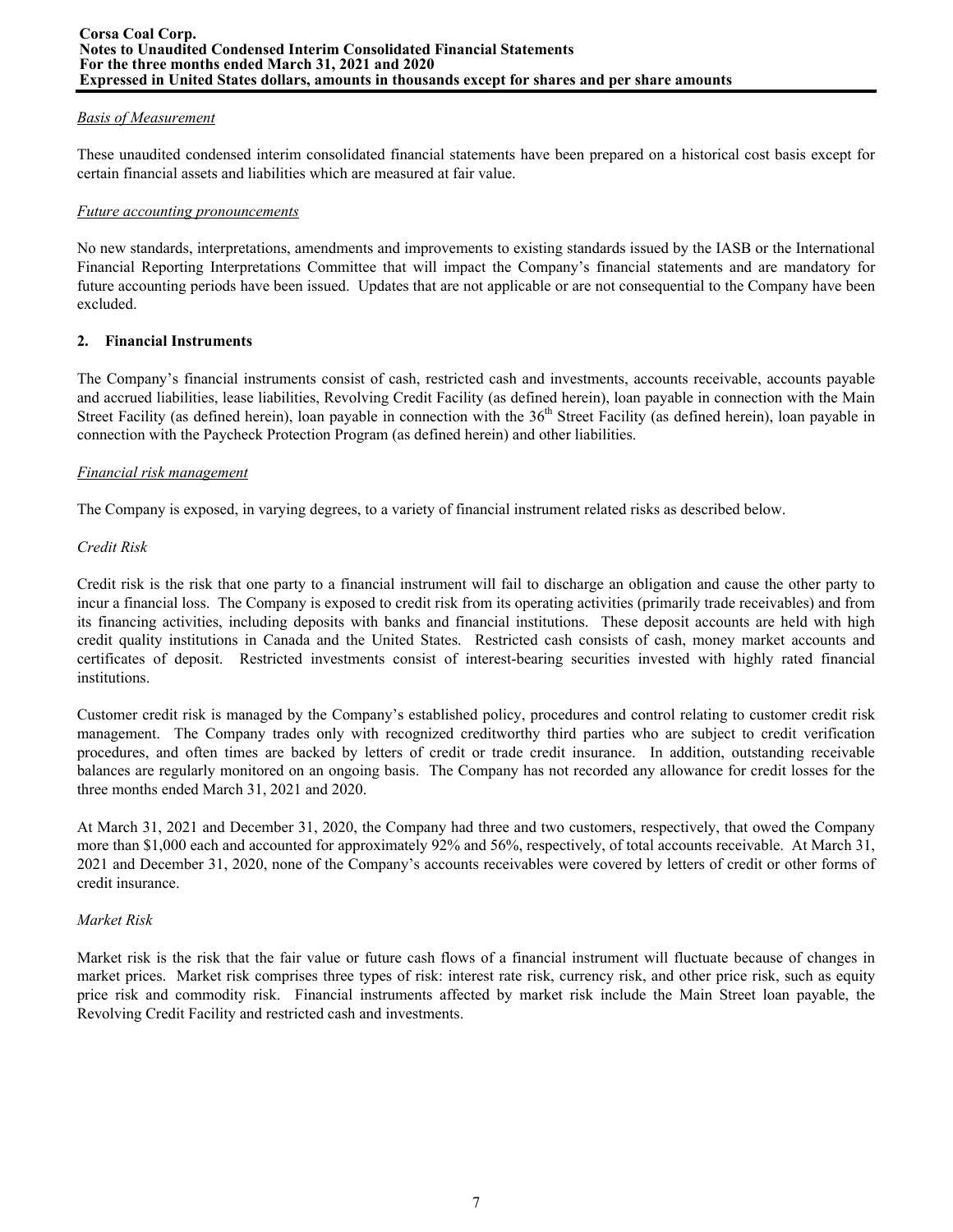## *Commodity Risk*

The value of the Company's mineral properties is related to the price of metallurgical coal and the outlook for this commodity, which is beyond the control of the Company.

# *Liquidity Risk*

Liquidity risk is the risk that the Company will not be able to meet its financial obligations as they become due. At March 31, 2021, the Company had a consolidated cash balance of \$22,467, consolidated working capital of \$18,383 and availability under the Revolving Credit Facility of \$3,963. The future operations of the Company are dependent on the continued generation of positive cash flows from operations which in turn is dependent on the future demand and price for metallurgical coal. The Company plans to utilize expected operating cash flows to service the Company's debt obligations.

If cash flows from operations are less than required, the Company may need to incur additional debt or issue additional equity. From time-to-time the Company may need to access the long-term and short-term capital markets to obtain financing. Although the Company believes it can currently finance its operations on acceptable terms and conditions, the Company's access to, and the availability of, financing on acceptable terms and conditions in the future will be affected by many factors, including the liquidity of the overall capital markets, the current state of the global economy and restrictions in the Company's existing debt agreements and any other future debt agreements. There can be no assurance that the Company will have or continue to have access to the capital markets on acceptable terms.

The Company's commitments based on contractual terms are as follows:

|                                                   | Carrying     |              |              |                  |              |                        |     |         |               |         |
|---------------------------------------------------|--------------|--------------|--------------|------------------|--------------|------------------------|-----|---------|---------------|---------|
|                                                   | Value at     |              |              |                  |              | Payments due by period |     |         |               |         |
|                                                   | Mar. 31,     |              |              | <b>Less Than</b> | 1 to         |                        |     | 4 to    |               | After 5 |
|                                                   | 2021         | <b>Total</b> |              | 1 Year           |              | 3 Years                |     | 5 Years |               | Years   |
| Accounts payable and accrued liabilities          | \$<br>15,138 | 15,138<br>S. | $\mathbb{S}$ | 15,138           | <sup>S</sup> |                        | \$  |         | <sup>\$</sup> |         |
| Lease liabilities                                 | 3,843        | 3,843        |              | 1,393            |              | 2,044                  |     | 406     |               |         |
| <b>Revolving Credit Facility</b>                  |              |              |              |                  |              |                        |     |         |               |         |
| Loan payable - 36th Street Facility               | 6,396        | 6,478        |              | 3,081            |              | 3,397                  |     |         |               |         |
| Loan payable - Main Street Facility               | 24,539       | 25,218       |              |                  |              | 3,783                  |     | 21,435  |               |         |
| Paycheck Protection Program loan payable          | 1,126        | 1,126        |              | 795              |              | 331                    |     |         |               |         |
| Other liabilities                                 | 6,303        | 6,310        |              | 1,383            |              | 1,820                  |     | 1,820   |               | 1,287   |
| Asset retirement obligations - reclamation        | 36,800       | 36,800       |              | 1,229            |              | 3,553                  |     | 3,718   |               | 28,300  |
| Asset retirement obligations - water<br>treatment | 30,214       | 30,214       |              | 1,417            |              | 2,911                  |     | 2,997   |               | 22,889  |
| Purchase order firm commitments                   |              | 351          |              | 351              |              |                        |     |         |               |         |
| Water treatment trust funding                     |              | 769          |              | 769              |              |                        |     |         |               |         |
| Reclamation bond restricted cash deposits         |              | 8,068        |              | 1,000            |              | 2,000                  |     | 2,000   |               | 3,068   |
| Operating leases and other obligations            |              | 5            |              | 5                |              |                        |     |         |               |         |
| Total                                             | 124,359      | \$134,320    | S.           | 26,561           | \$.          | 19,839                 | \$. | 32,376  | S             | 55,544  |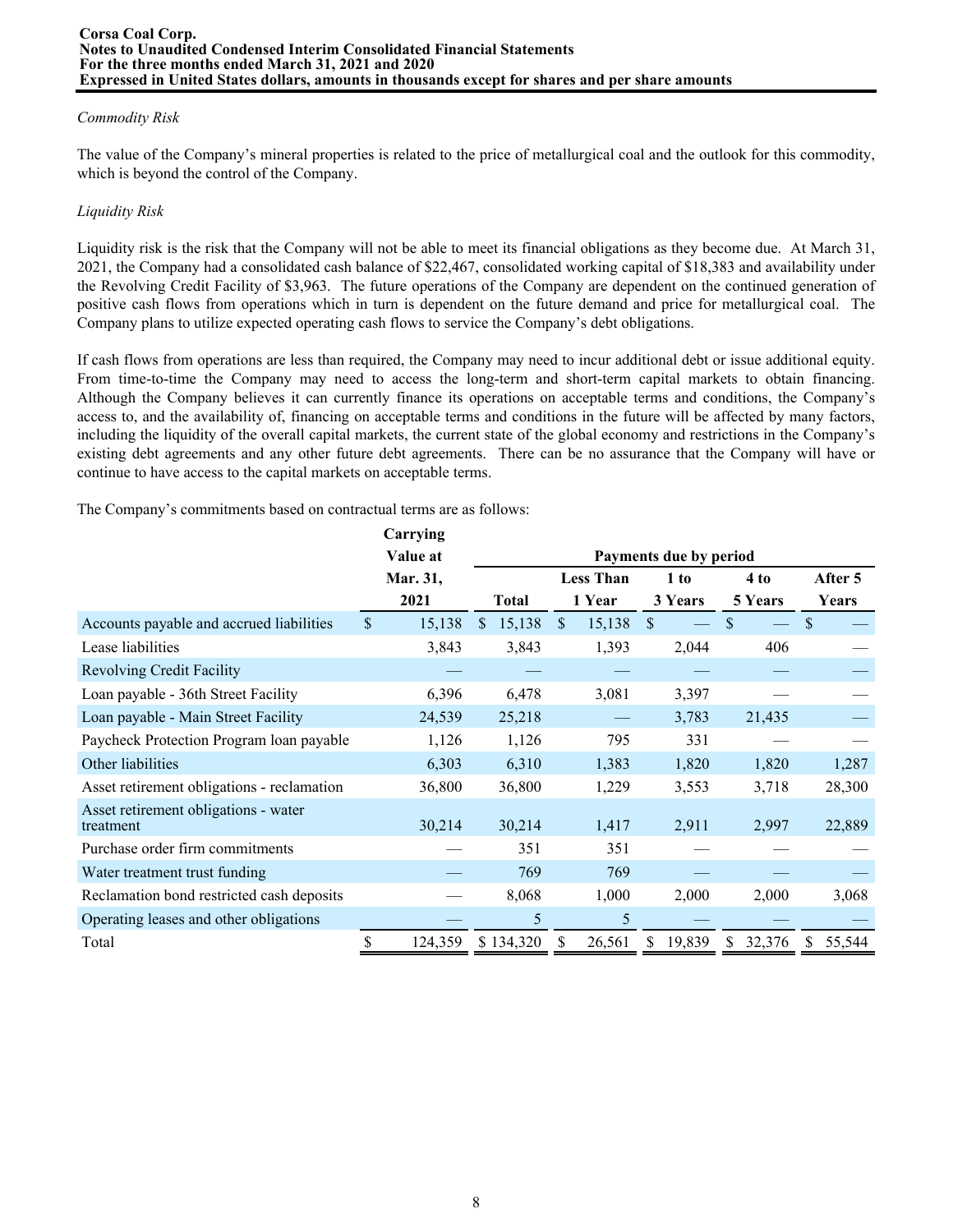## *Fair Value*

The estimated fair values of all financial instruments approximate their respective carrying values except for the loans payable in connection with the Main Street Facility, the 36<sup>th</sup> Street Facility and the Paycheck Protection Program. The loans payable are carried at amortized cost and the carrying amount and fair value is presented below:

|                                                 | <b>March 31, 2021</b> |          |   |                   |          | <b>December 31, 2020</b> |        |  |
|-------------------------------------------------|-----------------------|----------|---|-------------------|----------|--------------------------|--------|--|
|                                                 |                       | Carrying |   |                   | Carrying |                          |        |  |
|                                                 |                       | Amount   |   | <b>Fair Value</b> | Amount   | <b>Fair Value</b>        |        |  |
| Loan payable - Main Street Facility             | S                     | 24,539   | S | 14,238            | 24.306   | S                        | 14,126 |  |
| Loan payable - 36 <sup>th</sup> Street Facility |                       | 6.396    |   | 6,327             | 8,282    |                          | 8,183  |  |
| Paycheck Protection Program loan payable        |                       | 1,126    |   | 1,031             | 1,126    |                          | 1,003  |  |
|                                                 |                       | 32.061   | S | 21.596            | 33,714   | S                        | 23,312 |  |

The fair value of the loans payable were determined by discounting the future contractual cash flows at a discount rate that represents an approximation of the borrowing rates presently available to the Company which was 13.5%. Management's estimate of the fair value of the loans payable are classified as level 2 in the fair value hierarchy, as explained below.

#### *Fair value hierarchy*

Fair value is the price that would be received to sell an asset or paid to transfer a liability in an ordinary transaction between market participants at the measurement date.

The fair value hierarchy categorizes into three levels the inputs in valuation techniques used to measure fair value. The fair value hierarchy gives the highest priority to quoted prices (unadjusted) in active markets for identical assets or liabilities (Level 1 inputs) and the lowest priority to unobservable inputs (Level 3 inputs).

Level 1 inputs are quoted market prices (unadjusted) in active markets for identical assets or liabilities that the entity can access at the measurement date.

Level 2 inputs are those other than quoted market prices in active markets, which are observable for the asset or liability, either directly or indirectly, such as inputs derived from market prices.

Level 3 inputs are unobservable inputs for the asset or liability.

The following table provides an analysis of the Company's financial instruments that are measured subsequent to initial recognition at fair value, grouped into Level 1 to 3 based on a degree to which the inputs used to determine the fair value are observable.

|                                       |   | <b>March 31, 2021</b> | <b>December 31, 2020</b> |
|---------------------------------------|---|-----------------------|--------------------------|
|                                       |   | <b>Level 1</b>        | <b>Level 1</b>           |
| Restricted cash                       | S | 15,335                | \$<br>28,257             |
| Restricted investments                |   |                       |                          |
| Debt securities                       |   | 8,453                 | 2,711                    |
| Equity securities                     |   | 16,507                | 8,452                    |
|                                       |   | 24,960                | 11,163                   |
|                                       |   |                       |                          |
| Total restricted cash and investments |   | 40,295                | 39,420                   |

At March 31, 2021 and December 31, 2020, the Company had no financial instruments which used Level 2 or 3 fair value measurements.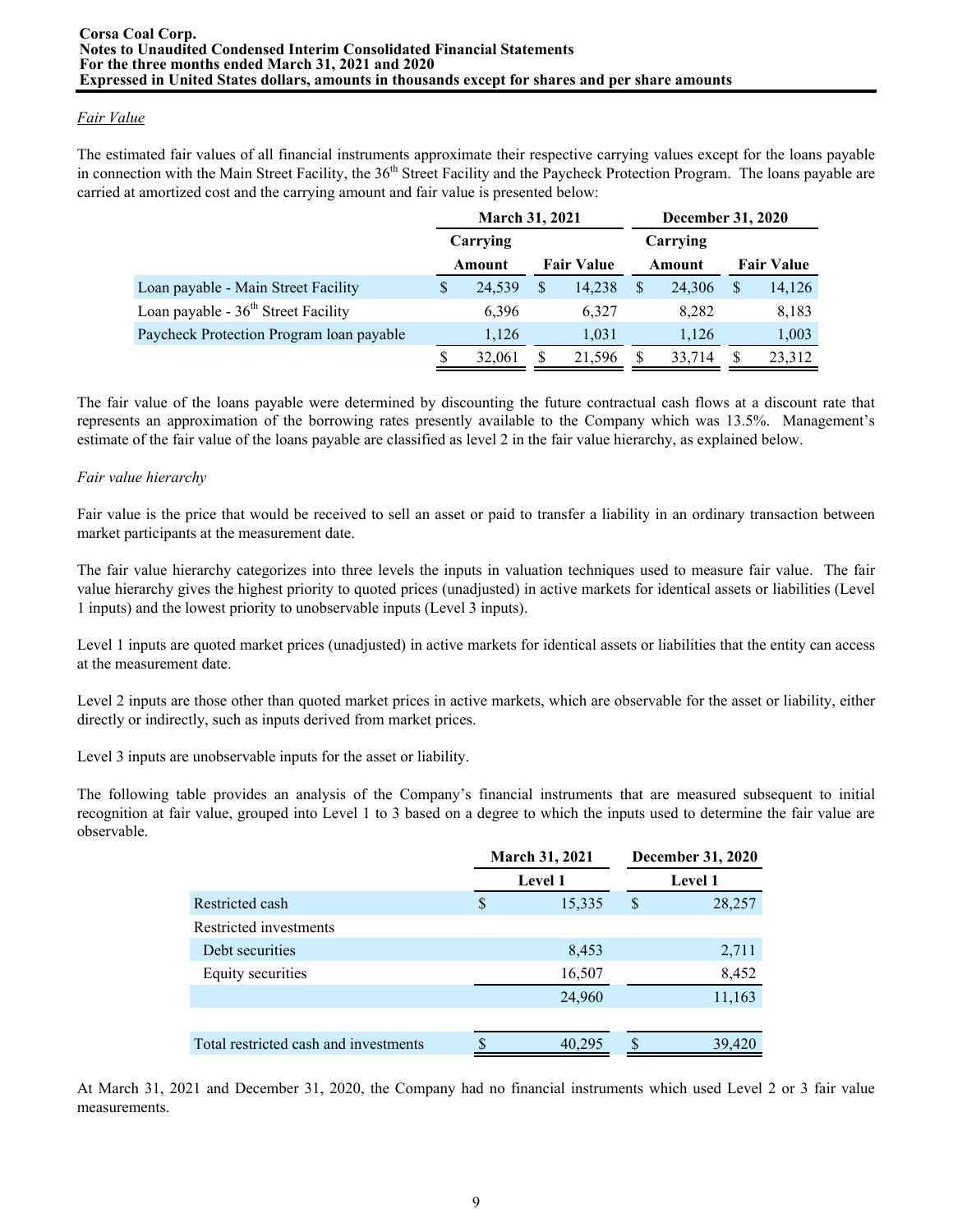## **3. Accounts Receivable**

Accounts receivable consist of the following:

|                   | March 31,   | December 31, |       |  |
|-------------------|-------------|--------------|-------|--|
|                   | 2021        |              | 2020  |  |
| Trade receivables | \$<br>6,422 | Φ            | 5,144 |  |
| Other             | 224         |              | 298   |  |
|                   | 6,646       | J            | 5.442 |  |

The Company has not recorded any allowance for credit losses for the periods presented.

## **4. Inventories**

Inventories consist of the following:

|                         | March 31, |        | December 31, |       |  |  |  |
|-------------------------|-----------|--------|--------------|-------|--|--|--|
|                         |           | 2021   |              |       |  |  |  |
| Metallurgical coal      |           |        |              |       |  |  |  |
| Clean coal stockpiles   | \$        | 3,690  | \$           | 2,727 |  |  |  |
| Raw coal stockpiles     |           | 3,051  |              | 1,900 |  |  |  |
|                         |           | 6,741  |              | 4,627 |  |  |  |
|                         |           |        |              |       |  |  |  |
| Parts and supplies, net |           | 4,410  |              | 4,522 |  |  |  |
|                         |           | 11,151 |              | 9,149 |  |  |  |

The net realizable value adjustment for the three months ended March 31, 2021, measured as the inventory balances at full cost less the net realizable value at March 31, 2021, was \$144. There was no net realizable value adjustment for the three months ended March 31, 2020. An obsolescence reserve of \$566 has been provided for the parts and supplies inventory for the periods ended March 31, 2021 and December 31, 2020.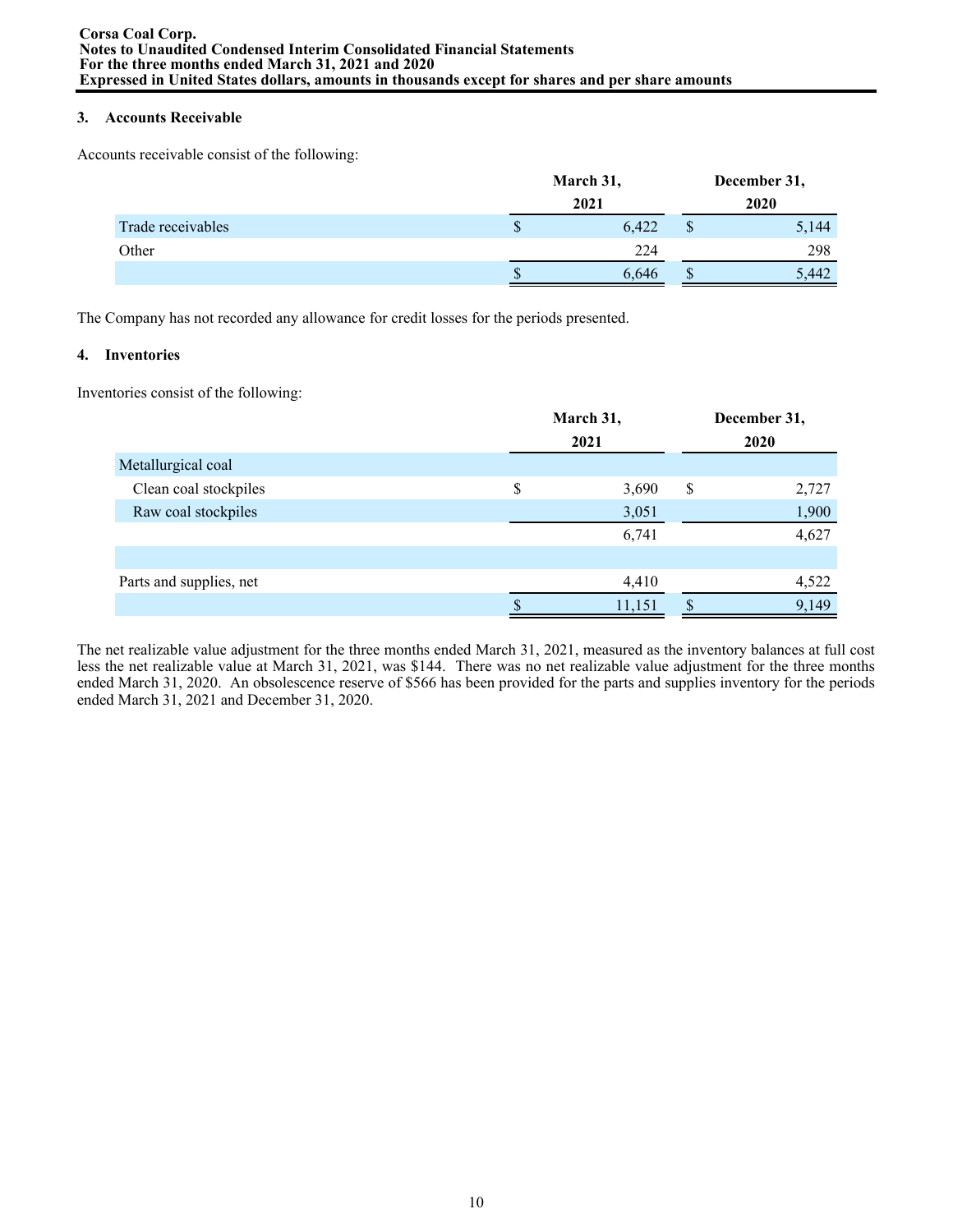# **5. Restricted Cash and Investments**

|                           |          |   |                   | <b>March 31, 2021</b> |                   | December 31, 2020 |          |     |                   |    |                   |              |
|---------------------------|----------|---|-------------------|-----------------------|-------------------|-------------------|----------|-----|-------------------|----|-------------------|--------------|
|                           |          |   | Debt              |                       | Equity            |                   |          |     | Debt              |    | <b>Equity</b>     |              |
|                           | Cash     |   | <b>Securities</b> |                       | <b>Securities</b> | <b>Total</b>      | Cash     |     | <b>Securities</b> |    | <b>Securities</b> | <b>Total</b> |
| Water treatment (a)       | \$4,394  | S | 8.081             | \$                    | 16,053            | \$28,528          | \$17,620 | \$. | 2,281             | S  | 8,021             | \$27,922     |
| Reclamation bonds (b)     | 6,773    |   | 361               |                       | 35                | 7,169             | 6,515    |     | 369               |    | 35                | 6,919        |
| Workers' compensation (c) | 4,168    |   |                   |                       | 419               | 4,587             | 4,122    |     | 50                |    | 396               | 4,568        |
| Other restricted deposits |          |   | 11                |                       |                   | 11                |          |     | 11                |    |                   |              |
|                           | \$15,335 |   | 8,453             | \$.                   | 16,507            | \$40,295          | \$28,257 | \$. | 2.711             | Л. | 8,452             | \$39,420     |

Restricted cash and investments consists of the following:

- (a) The Company has signed certain agreements with U.S. environmental and regulatory agencies which require the perpetual monitoring and treatment of water in areas where the Company is operating or has operated in the past. As a result of these agreements, the Company was required to establish separate trust funds to ensure water treatment activities would continue after the Company ceased operating in the affected areas. The cash is either held or invested in debt and equity securities and income earned on such funds, under certain circumstances, may be used by the Company to pay for certain water treatment costs once the trust funds have been fully funded. As of March 31, 2021, the Company is required to contribute an additional \$769 in the next twelve months to fully fund the remaining underfunded trust although the Company is expected to receive a distribution from the fully funded trust of \$1,446.
- (b) The Company is required to post bonds to ensure reclamation is completed on its mining properties as required under U.S. state and federal regulations. The Company has agreements with insurers to provide these bonds. The cash collateral is held or invested in certificates of deposit, that are insured by the U.S. Federal Deposit Insurance Corporation, or in debt and equity security investments. The Company is required to increase the level of cash collateral over time to reach the target set by the surety of 25% of the issued bond amount. The collateral increase will be funded by quarterly installment payments of \$250.
- (c) The Company has established separate trust funds with its insurance carriers to pay potential awards and claims related to workers' compensation.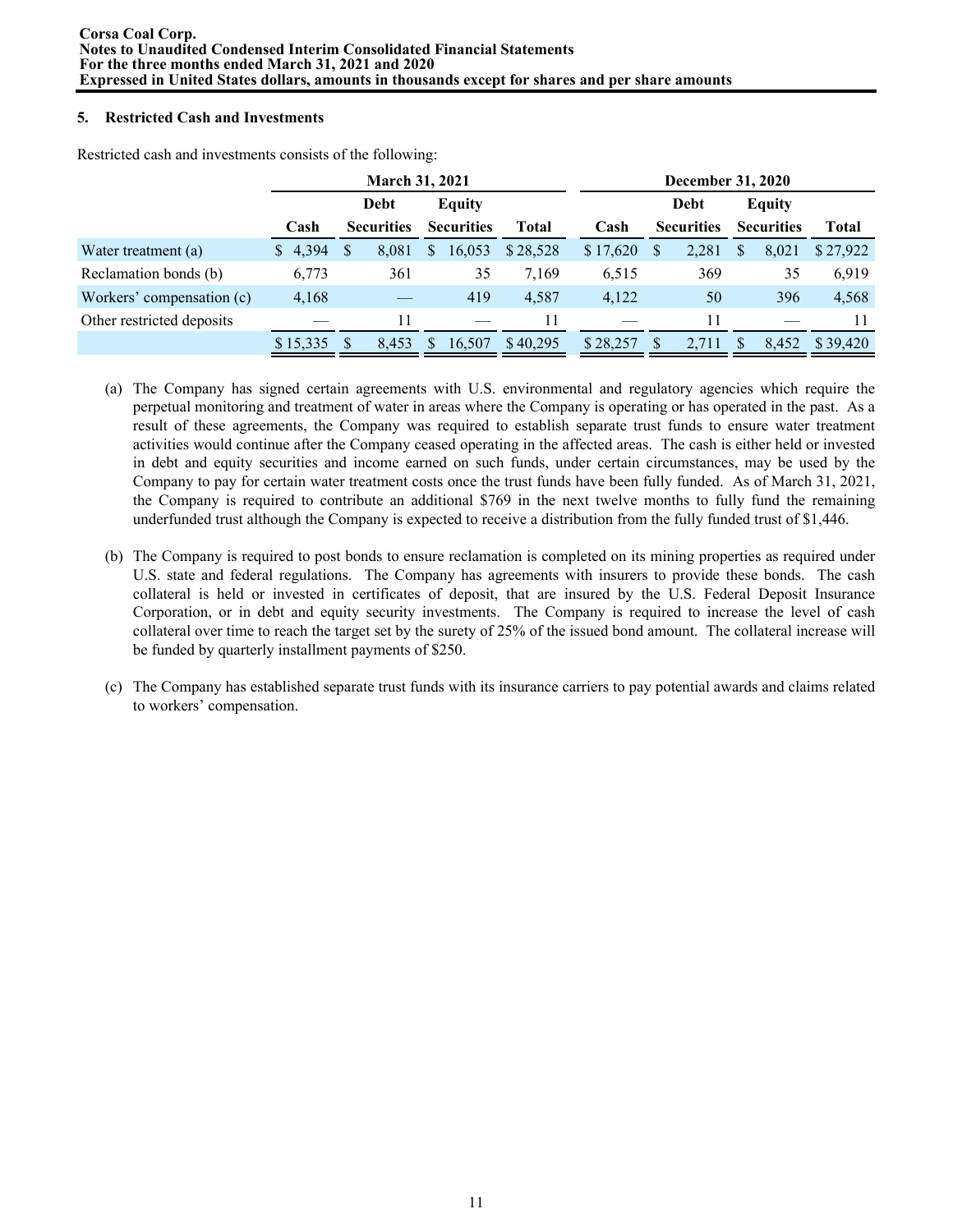#### **6. Property, Plant and Equipment, net**

Property, plant and equipment consists of the following:

|                                                       | <b>Mineral</b>            |                |                           | <b>Plant</b> and |                                   |              |
|-------------------------------------------------------|---------------------------|----------------|---------------------------|------------------|-----------------------------------|--------------|
|                                                       |                           | Properties (a) |                           | Equipment        |                                   | <b>Total</b> |
| Cost                                                  |                           |                |                           |                  |                                   |              |
| Balance - January 1, 2020                             | \$                        | 158,908        | $\mathsf{\$}$             | 152,513          | \$                                | 311,421      |
| Additions                                             |                           |                |                           | 3,707            |                                   | 3,707        |
| Capitalized development costs                         |                           | 275            |                           |                  |                                   | 275          |
| Change in reclamation provision                       |                           | 2,672          |                           |                  |                                   | 2,672        |
| Disposals                                             |                           |                |                           | (1, 385)         |                                   | (1, 385)     |
| <b>Balance - December 31, 2020</b>                    |                           | 161,855        |                           | 154,835          |                                   | 316,690      |
| Additions                                             |                           |                |                           | 382              |                                   | 382          |
| Capitalized development costs                         |                           | 19             |                           |                  |                                   | 19           |
| Disposals                                             |                           |                |                           | (130)            |                                   | (130)        |
| Balance - March 31, 2021                              | $\boldsymbol{\mathsf{S}}$ | 161,874        | $\boldsymbol{\mathsf{S}}$ | 155,087          | $\boldsymbol{\$}$                 | 316,961      |
|                                                       |                           |                |                           |                  |                                   |              |
| <b>Accumulated Amortization and Impairment Losses</b> |                           |                |                           |                  |                                   |              |
| Balance - January 1, 2020                             | \$                        | (31, 158)      | $\mathsf{\$}$             | (100, 534)       | \$                                | (131, 692)   |
| Amortization                                          |                           | (5,777)        |                           | (13,502)         |                                   | (19,279)     |
| Asset impairment (b)                                  |                           | (30,205)       |                           | (11, 479)        |                                   | (41, 684)    |
| Disposals                                             |                           |                |                           | 1,385            |                                   | 1,385        |
| Balance - December 31, 2020                           |                           | (67, 140)      |                           | (124, 130)       |                                   | (191, 270)   |
| Amortization                                          |                           | (1, 543)       |                           | (2, 554)         |                                   | (4,097)      |
| Disposals                                             |                           |                |                           | 130              |                                   | 130          |
| Balance - March 31, 2021                              | $\mathbf{s}$              | (68, 683)      | $\mathsf{\$}$             | (126, 554)       | $\mathcal{S}$                     | (195, 237)   |
|                                                       |                           |                |                           |                  |                                   |              |
| <b>Net Book Value</b>                                 |                           |                |                           |                  |                                   |              |
| December 31, 2020                                     | \$                        | 94,715         | \$                        | 30,705           | $\frac{\mathcal{S}}{\mathcal{S}}$ | 125,420      |
| March 31, 2021                                        | \$                        | 93,191         | \$                        | 28,533           | \$                                | 121,724      |

(a) Mineral properties include the cost of obtaining the mineral and surface rights required to conduct mining operations. The two types of lease rights in the states of Maryland and Pennsylvania are surface rights, which provide access to the surface of a specific property, and mineral rights, which provide the right to extract the minerals from a specific property. The Company either purchases outright or leases these rights from various owners specific to each property. Mineral and surface rights which are leased are subject to royalty payments to the various owners based on the tons of coal extracted from that specific property. Royalty rates on leased mineral rights can range from 5% to 16%, although they typically range from 6% to 7%, of the selling price of the coal. Mineral and surface rights which are owned by the Company are not subject to royalties. The value of mineral properties that are not in production at March 31, 2021 was \$24,604.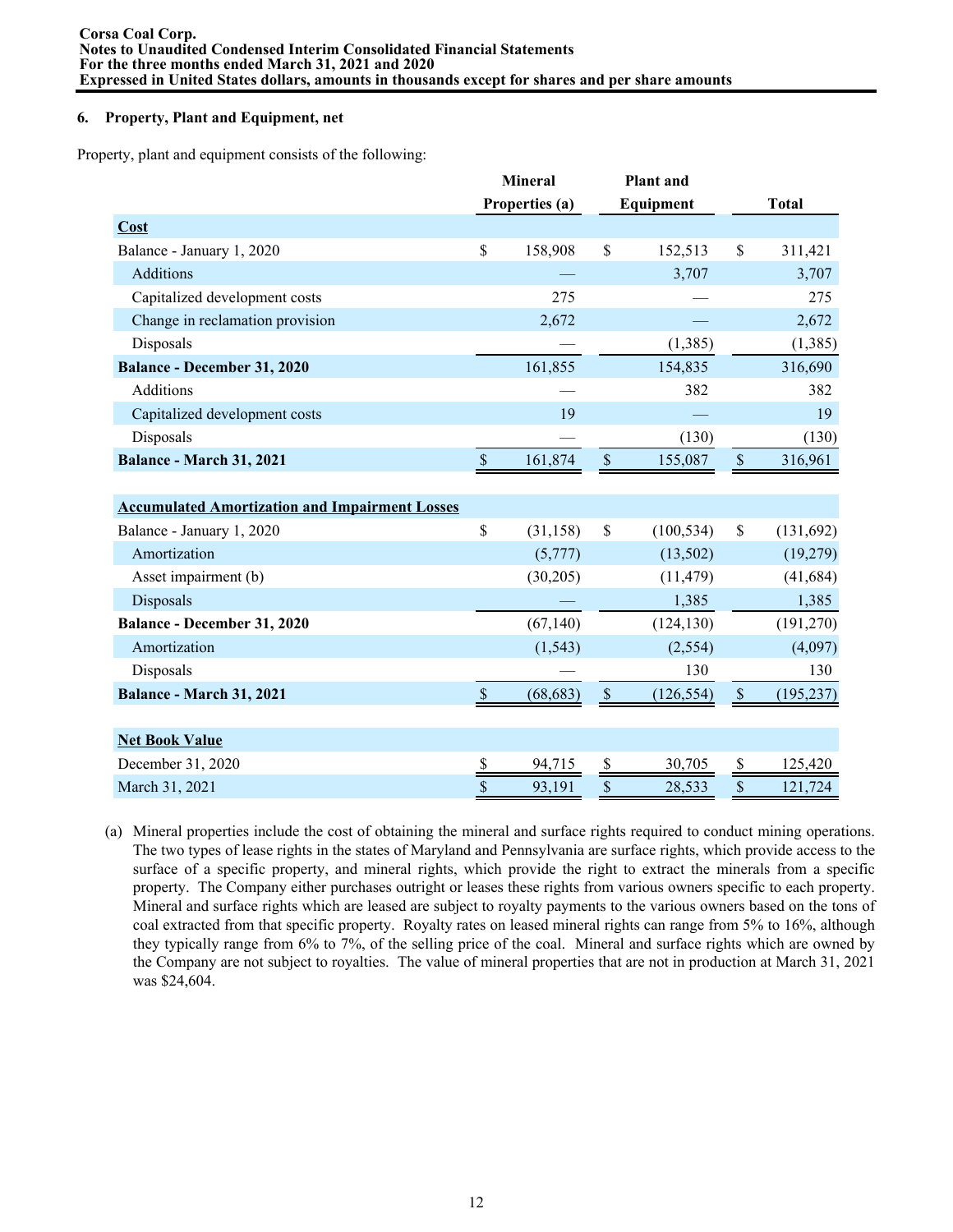(b) A triggering event was identified as a result of the continued deterioration of both the domestic and export metallurgical coal markets, driven in large part by the COVID-19 pandemic. Accordingly, an impairment charge of \$41,684 was recognized in cost of sales in the condensed interim consolidated statements of operations and comprehensive income (loss) for the three and six months ended June 30, 2020, reducing the carrying values of mineral properties and plant and equipment. The impairment loss reflected a strategic review of the NAPP Division performed by management, which resulted in an impairment analysis of the recoverable amount of the division's assets.

#### *Key Assumptions*

The recoverable amount of the NAPP CGU was \$128,176 and was determined based on the fair value less cost of disposal ("FVLCD") using discounted cash flow projections. Key assumptions used in the calculation of recoverable amounts include discount rates, coal prices, future timing of production, including the date when a mineral property can be brought into production, the expected cost to produce coal, future care and maintenance and operating costs.

The assumed metallurgical coal prices used to determine the FVLCD were in a price range from \$59-\$110 per ton free-on-board at the Company's preparation plant for the period from 2021 through 2041. The discount rate used of 14.8% was based on the Company's estimated weighted-average cost of capital for discounting the cash flow projections. Management's estimate of the FVLCD of the NAPP Division is classified as level 3 in the fair value hierarchy.

## *Sensitivity Assumptions*

The projected cash flows and estimated FVLCD can be affected by any one or more changes in the estimates used. Changes in coal prices and discount rates have the greatest impact on value, where a 1% change impacts the FVLCD as follows:

| <b>Change to FVLCD</b> |  |                    |  |               |                                                             |        |  |  |  |  |  |
|------------------------|--|--------------------|--|---------------|-------------------------------------------------------------|--------|--|--|--|--|--|
|                        |  |                    |  |               | 1% Decrease in 1% Increase in 1% Increase in 1% Decrease in |        |  |  |  |  |  |
| <b>Coal Prices</b>     |  | <b>Coal Prices</b> |  |               | <b>Discount Rate</b> Discount Rate                          |        |  |  |  |  |  |
| $(9,314)$ \$           |  | 9.314 S            |  | $(10,666)$ \$ |                                                             | 11,965 |  |  |  |  |  |

## **7. Accounts Payable and Accrued Liabilities**

Accounts payable and accrued liabilities consists of the following:

|                           |   | March 31, |      | December 31, |  |  |
|---------------------------|---|-----------|------|--------------|--|--|
|                           |   | 2021      | 2020 |              |  |  |
| Trade payables            | S | 7,593     | \$   | 4,891        |  |  |
| Purchased coal payables   |   | 807       |      |              |  |  |
| Freight payables          |   | 1,791     |      | 753          |  |  |
| Other accrued liabilities |   | 4.947     |      | 4,296        |  |  |
|                           | S | 15,138    | Ф    | 9,940        |  |  |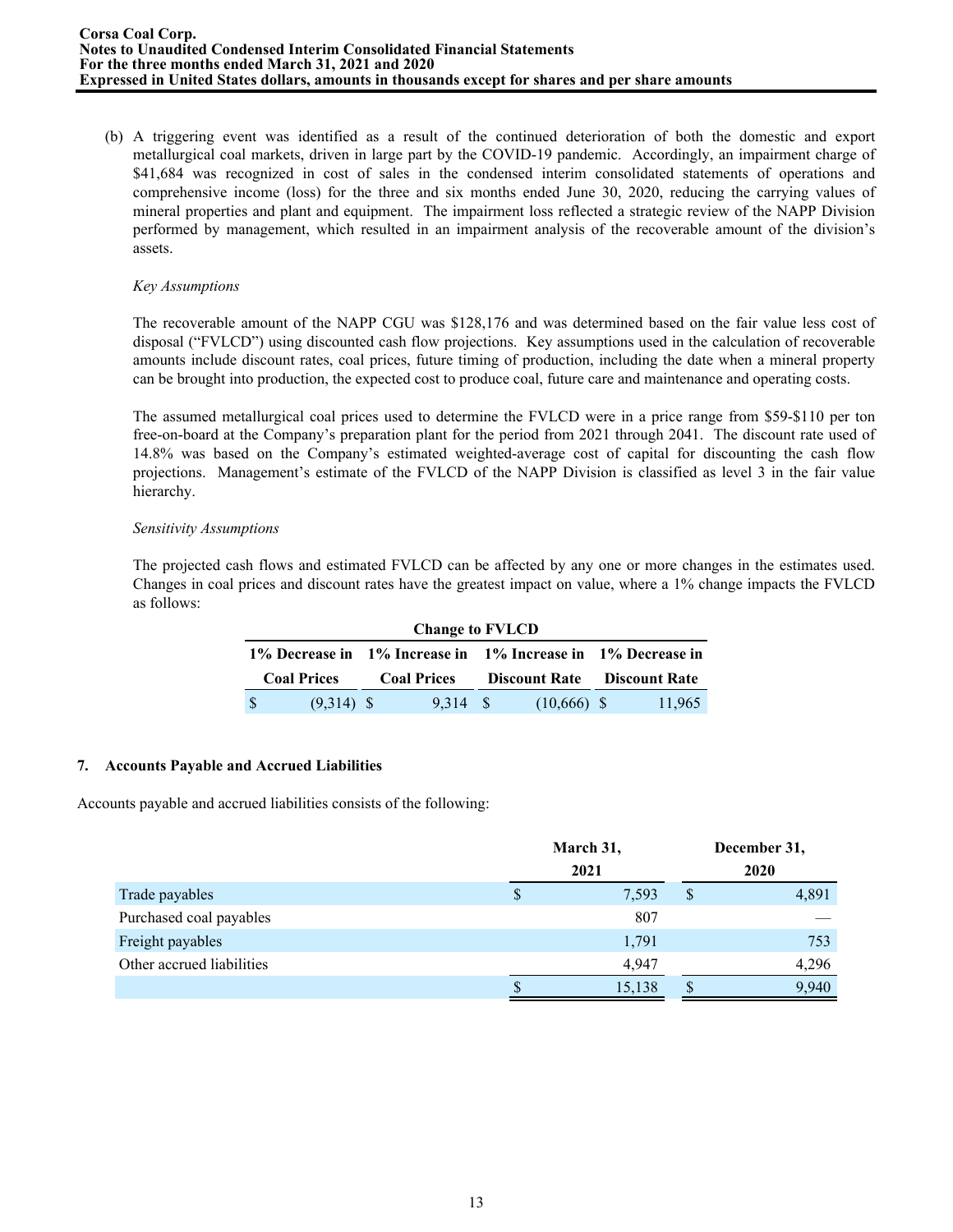# **8. Lease Liabilities**

Lease liabilities consists of the following:

|                                    |                      |                      | March 31, |      | December 31, |  |
|------------------------------------|----------------------|----------------------|-----------|------|--------------|--|
|                                    | <b>Interest Rate</b> | <b>Maturity</b>      | 2021      | 2020 |              |  |
| Equipment - Preparation Plant (a)  | $11.0\%$             | September 2023       | \$<br>722 | - \$ | 783          |  |
| Equipment - Preparation Plant (a)  | $11.0\%$             | December 2021        | 163       |      | 215          |  |
| Equipment - Surface                | $10.8\%$ to $11\%$   | May 2022 - July 2025 | 2,937     |      | 3,161        |  |
| Equipment - Information Technology | $11.0\%$             | <b>July 2023</b>     | 21        |      | 22           |  |
| Balance, end of period             |                      |                      | 3,843     |      | 4,181        |  |
| Less: Current portion              |                      |                      | (1,393)   |      | (1,409)      |  |
| Total long-term lease liabilities  |                      |                      | 2,450     |      | 2,772        |  |

(a) Contingent rent related to these lease obligations is payable if the equipment exceeds certain operating levels. The contingent rent recognized in the three months ended March 31, 2021 and 2020 was income of \$20 and expense of \$2, respectively. Contingent rent is included in cost of sales in the condensed interim consolidated statements of operations and comprehensive income (loss).

Lease liabilities and minimum lease payments at March 31, 2021 are as follows:

| Less than 1 year                    | 1,735 |
|-------------------------------------|-------|
| 1-3 years                           | 2,329 |
| 4-5 years                           | 430   |
| Thereafter                          |       |
| Total payments                      | 4,494 |
| Less: Amounts representing interest | (651) |
| Total finance lease obligations     | 3,843 |

For the three months ended March 31, 2021 and 2020, interest expense, which is included in finance expense in the condensed interim consolidated statements of operations and comprehensive income (loss) and total cash outflows related to lease liabilities were as follows:

|                                                  |      |           | For the three months ended |
|--------------------------------------------------|------|-----------|----------------------------|
|                                                  |      | March 31, |                            |
|                                                  | 2021 |           | 2020                       |
| Interest expense related to lease liabilities    |      | 110       |                            |
| Total cash outflows related to lease liabilities |      | 448       |                            |

The expense relating to leases of low value assets was not material.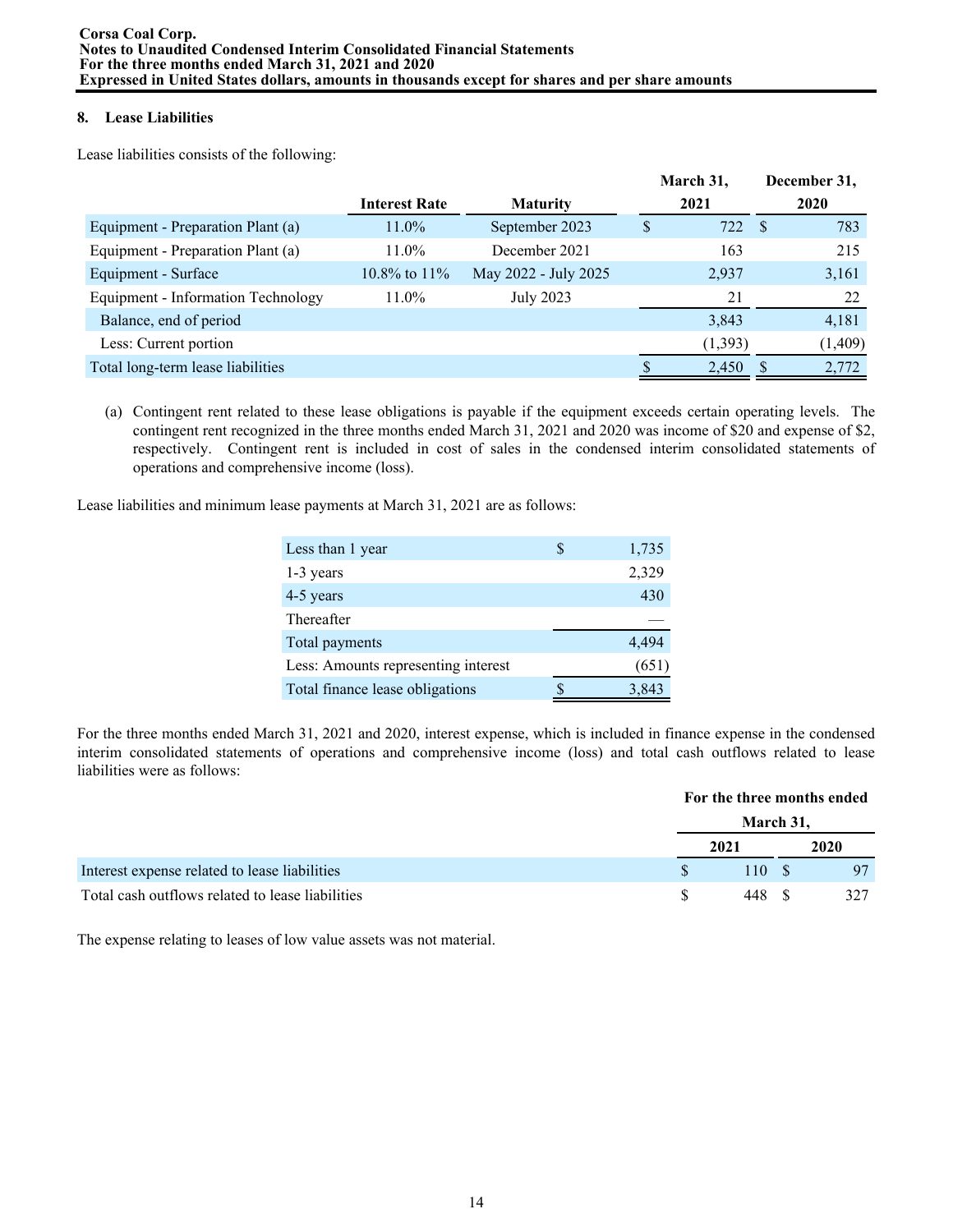Right-of-use assets, which are included in property, plant and equipment, net, in the condensed interim consolidated balance sheets, consist of the following:

|                                 |               |              |               | Equipment    |               |                |               |      |               |              |
|---------------------------------|---------------|--------------|---------------|--------------|---------------|----------------|---------------|------|---------------|--------------|
|                                 |               | <b>Plant</b> |               | <b>Plant</b> |               | <b>Surface</b> |               | IT   |               | <b>Total</b> |
| <b>Gross Right-of-Use Asset</b> |               |              |               |              |               |                |               |      |               |              |
| Balance – January 1, 2020       | \$            | 1,696        | \$            | 2,200        | \$            | 2,520          | S             | 37   | \$            | 6,453        |
| <b>Additions</b>                |               |              |               |              |               | 1,782          |               |      |               | 1,782        |
| Balance – December 31, 2020     |               | 1,696        |               | 2,200        |               | 4,302          |               | 37   |               | 8,235        |
| Additions                       |               |              |               |              |               |                |               |      |               |              |
| Balance – March 31, 2021        | S.            | 1,696        | S             | 2,200        |               | 4,302          |               | 37   |               | 8,235        |
|                                 |               |              |               |              |               |                |               |      |               |              |
| <b>Accumulated Amortization</b> |               |              |               |              |               |                |               |      |               |              |
| Balance – January 1, 2020       | $\mathcal{S}$ | (1,017)      | $\mathbf{s}$  | (603)        | $\mathcal{S}$ | (502)          | <sup>\$</sup> | (11) | \$            | (2,133)      |
| Amortization                    |               | (339)        |               | (426)        |               | (787)          |               | (7)  |               | (1, 559)     |
| Balance – December 31, 2020     |               | (1,356)      |               | (1,029)      |               | (1,289)        |               | (18) |               | (3,692)      |
| Amortization                    |               | (85)         |               | (106)        |               | (239)          |               | (2)  |               | (432)        |
| Balance – March 31, 2021        | Ÿ.            | (1,441)      | \$            | (1,135)      | <sup>S</sup>  | (1,528)        | S             | (20) | <sup>\$</sup> | (4,124)      |
|                                 |               |              |               |              |               |                |               |      |               |              |
| <b>Net Book Value</b>           |               |              |               |              |               |                |               |      |               |              |
| December 31, 2020               |               | 340          | <sup>\$</sup> | 1,171        | \$            | 3,013          | \$            | 19   | \$            | 4,543        |
| March 31, 2021                  | S             | 255          | \$            | 1,065        | \$            | 2,774          | \$            | 17   | \$            | 4,111        |

For the three months ended March 31, 2021 and 2020, amortization expense of \$432 and \$338, respectively, related to the rightof-use assets, is included in cost of sales in the condensed interim consolidated statements of operations and comprehensive income (loss).

## **9. Debt**

## **Revolving Credit Facility**

On August 16, 2019, certain wholly-owned subsidiaries of the Company, as borrowers, entered into a three-year credit and security agreement (the "Credit Agreement") with KeyBank National Association ("KeyBank") for up to \$25 million and which was reduced to \$5 million in December 2020 in connection with an amendment thereto (the "Revolving Credit Facility"). The Revolving Credit Facility bears interest at London Inter-Bank Offered Rate ("LIBOR") plus 350 basis points or the Base Rate plus 150 basis points. The Base Rate is the rate per annum equal to the highest of (i) the rate of interest established by KeyBank, from time-to-time, as its "prime rate," (ii) the Federal Funds Effective Rate, as defined in the Credit Agreement, in effect from time-to-time plus  $\frac{1}{2}$  of 1% per annum, and (iii) 100 basis points in excess of LIBOR for loans with an interest period of one month. The Revolving Credit Facility also includes a 0.50% unused facility fee. The Revolving Credit Facility contains customary financial covenants which were amended in December 2020 to align with the financial covenants of the Main Street Loan Facility (as defined below). The Revolving Credit Facility is secured against all currently owned and after acquired tangible and intangible assets of the borrowers and the guarantor. At March 31, 2021, the Company had no outstanding borrowings on the Revolving Credit Facility, a letter of credit had been issued to support historical workers compensation claims in the amount of \$890 and the Company had additional availability to borrow \$3,963. Total liquidity under the Revolving Credit Facility is subject to certain restrictions which include, among others, a percentage of accounts receivable and coal inventory. The Company was in compliance with all financial covenants at March 31, 2021.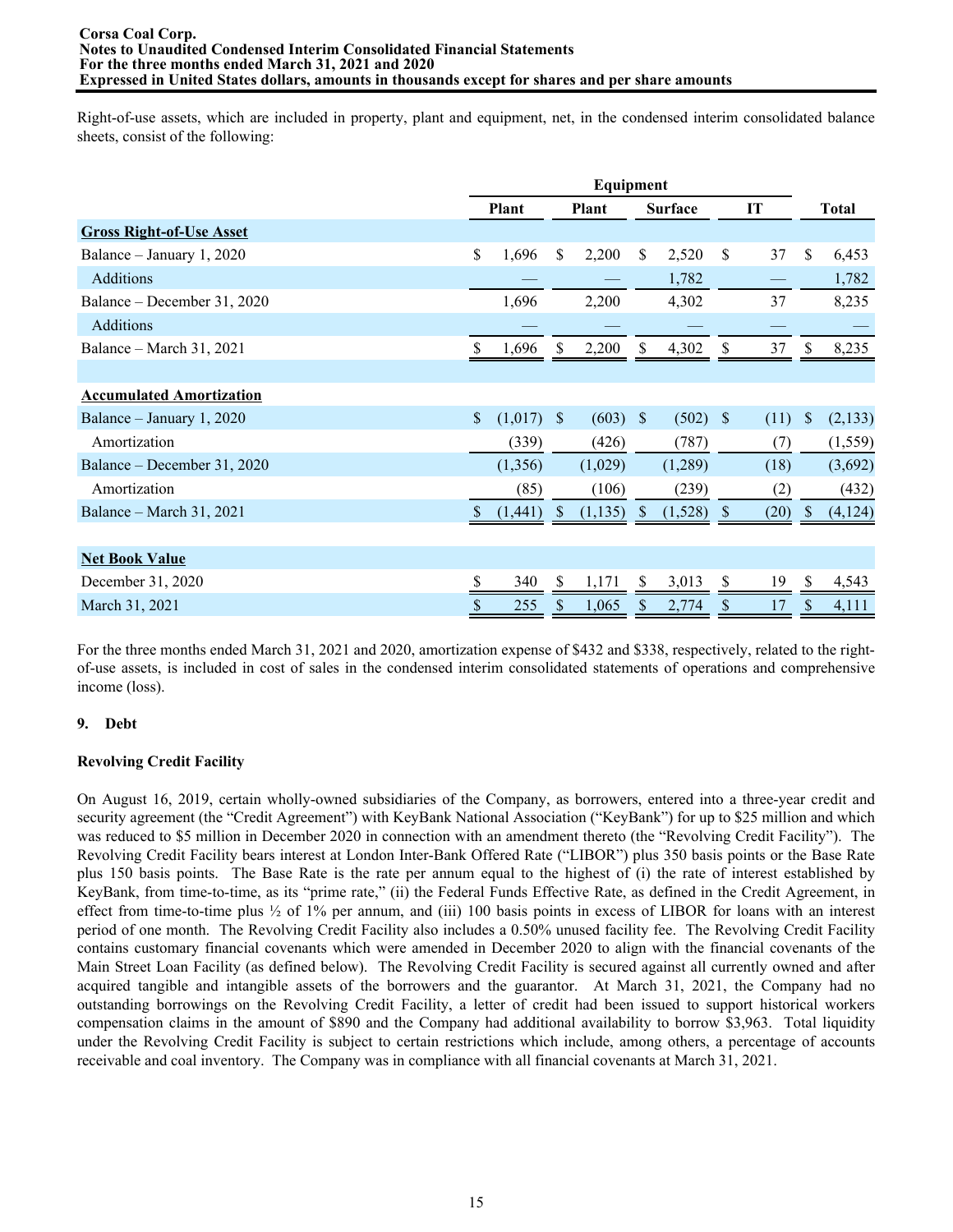## **Loan Payable - 36th Street Facility**

On August 16, 2019, Wilson Creek Holdings, Inc. ("WCH"), as lessee, and the Company along with all of the subsidiaries of WCH, as guarantors, entered into a lease financing agreement with Key Equipment Finance, as lessor and assignor, and 36<sup>th</sup> Street Capital Partners, LLC, as assignee (" $36<sup>th</sup>$  Street"), for the sale and leaseback of various coal mining equipment (the "Leased Property") for a funding amount of \$12 million (the "36<sup>th</sup> Street Facility" and together with the Revolving Credit Facility, the "Credit Facilities"). The 36<sup>th</sup> Street Facility has an effective interest rate of 9.50%, a lease term of 48 months and contains customary financial covenants which were amended in December 2020 to align with the financial covenants of the Main Street Loan Facility. The 36<sup>th</sup> Street Facility is secured by the Leased Property. The Company was in compliance with all financial covenants at March 31, 2021.

# **Loan Payable - Main Street Facility**

On December 14, 2020, certain wholly-owned subsidiaries of the Company, as borrowers, entered into a five-year secured term loan with KeyBank for \$25 million (the "Main Street Facility") through the Main Street Lending Program established by the board of governors of the U.S. Federal Reserve System. Under this program, lending is facilitated through a special purpose vehicle established by the Federal Reserve Bank of Boston which committed to purchase, on December 21, 2020, a participation interest equal to 95% of the Main Street Facility. The Main Street Facility bears interest, payable monthly, at LIBOR plus 3.00% and contains customary financial covenants as well as affirmative and negative covenants, including covenants that would restrict the ability to pay dividends, make distributions and transfer funds to the Canadian parent entity. Until the first anniversary of the closing date of the Main Street Facility, interest will be paid-in-kind (capitalized) and added to the principal balance thereof. The Main Street Facility is repayable on each of the third and fourth anniversaries of the closing date of the Main Street Facility in an amount equal to 15% of the principal amount, with the remaining balance due in full on the fifth anniversary of the closing date and is pre-payable at any time without any premium or penalty. In connection with the arrangement of the Main Street Facility, the borrowers paid a transaction fee, an origination fee and administration fees in the amount of \$720. The Main Street Facility is secured against certain real and personal property of the borrowers. The borrowers were in compliance with all financial covenants at March 31, 2021.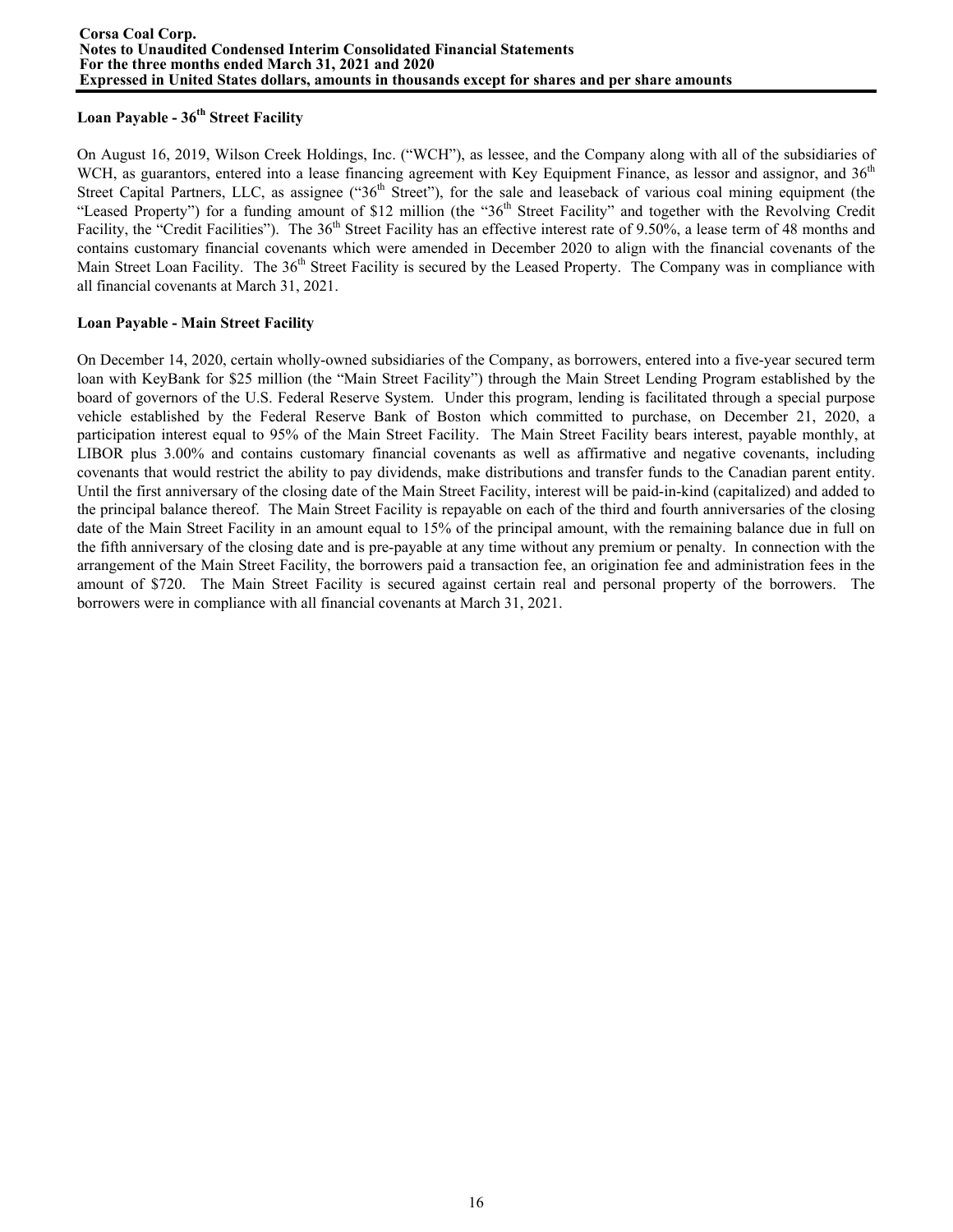#### **Corsa Coal Corp. Notes to Unaudited Condensed Interim Consolidated Financial Statements For the three months ended March 31, 2021 and 2020 Expressed in United States dollars, amounts in thousands except for shares and per share amounts**

|                             |   | 36 <sup>th</sup> Street Facility |               |                 |   |                    |    | <b>Main Street Facility</b> |  |                 |    |        |   |              |
|-----------------------------|---|----------------------------------|---------------|-----------------|---|--------------------|----|-----------------------------|--|-----------------|----|--------|---|--------------|
|                             |   |                                  | Unamortized   |                 |   | <b>Unamortized</b> |    |                             |  |                 |    |        |   |              |
|                             |   | Principal                        |               | <b>Discount</b> |   | Total              |    | Principal                   |  | <b>Discount</b> |    | Total  |   | <b>Total</b> |
| Balance - January 1, 2020   | S | 10,982                           | <sup>\$</sup> | (124)           | S | 10,858             | \$ |                             |  |                 |    |        | S | 10,858       |
| Initial borrowing           |   |                                  |               |                 |   |                    |    | 25,000                      |  |                 |    | 25,000 |   | 25,000       |
| Accrued interest            |   | 980                              |               |                 |   | 980                |    | 20                          |  |                 |    | 20     |   | 1,000        |
| Interest paid               |   | (980)                            |               |                 |   | (980)              |    |                             |  |                 |    |        |   | (980)        |
| Issuance costs              |   |                                  |               |                 |   |                    |    |                             |  | (720)           |    | (720)  |   | (720)        |
| Amortization of discount    |   |                                  |               | 34              |   | 34                 |    |                             |  | 6               |    | 6      |   | 40           |
| Principal repayment         |   | (2,610)                          |               |                 |   | (2,610)            |    |                             |  |                 |    |        |   | (2,610)      |
| Balance - December 31, 2020 |   | 8,372                            |               | (90)            |   | 8,282              |    | 25,020                      |  | (714)           | S. | 24,306 |   | 32,588       |

The changes in the loan payable balance are as follows:

|                                        |   | 36 <sup>th</sup> Street Facility |  |                 |     |              | <b>Main Street Facility</b> |           |   |                 |    |              |    |              |
|----------------------------------------|---|----------------------------------|--|-----------------|-----|--------------|-----------------------------|-----------|---|-----------------|----|--------------|----|--------------|
|                                        |   | <b>Unamortized</b>               |  |                 |     |              | <b>Unamortized</b>          |           |   |                 |    |              |    |              |
|                                        |   | Principal                        |  | <b>Discount</b> |     | <b>Total</b> |                             | Principal |   | <b>Discount</b> |    | <b>Total</b> |    | <b>Total</b> |
| Balance - January 1, 2021              | S | 8,372                            |  | (90)            | \$. | 8,282        | S                           | 25,020    | S | (714)           | S. | 24,306       | S. | 32,588       |
| Accrued interest                       |   | 193                              |  |                 |     | 193          |                             | 198       |   |                 |    | 198          |    | 391          |
| Interest paid                          |   | (193)                            |  |                 |     | (193)        |                             |           |   |                 |    |              |    | (193)        |
| Amortization of discount (note)<br>17) |   |                                  |  | 8               |     | 8            |                             |           |   | 35              |    | 35           |    | 43           |
| Principal repayment                    |   | (1,894)                          |  |                 |     | (1,894)      |                             |           |   |                 |    |              |    | (1, 894)     |
| Balance - March 31, 2021               |   | 6,478                            |  | (82)            |     | 6,396        |                             | 25,218    |   | (679)           |    | \$24,539     |    | 30,935       |
| Less: current portion                  |   | (3,081)                          |  | 34              |     | (3,047)      |                             |           |   |                 |    |              |    | (3,047)      |
| Total long-term loan payable           |   | 3,397                            |  | (48)            |     | 3,349        |                             | 25,218    |   | (679)           |    | 24,539       |    | 27,888       |

## **Paycheck Protection Program Loans Payable**

In connection with the COVID-19 pandemic, the U.S. Small Business Administration ("SBA"), an agency of the U.S. federal government, administered the Paycheck Protection Program (15 U.S.C. § 636(a)(36)), a loan program designed to incentivize qualifying businesses to keep their workers on payroll. Under the Paycheck Protection Program: (i) loans will be fully forgiven if the funds are used for payroll costs, interest on mortgages, rent and utilities (at least 60% of the forgiven amount must be used for payroll), and partially forgiven if full-time equivalent headcount declines, or if salaries and wages decrease; (ii) interest on the loans is charged at 1% and principal and interest payments are to begin seven months from the date of the loan, with a maturity date of two years from the date of the loan; (iii) no collateral is required; (iv) neither the U.S. federal government nor lenders will charge any fees; and (v) the loans are guaranteed by the SBA.

In April 2020, two of Corsa's U.S. subsidiaries, WCH and Wilson Creek Energy, LLC, entered into loan agreements under the Paycheck Protection Program providing for loans in an aggregate amount of \$8,353. The loan agreements are with KeyBank, as lender, and include standard terms and conditions under the Paycheck Protection Program. The Company used the funds as contemplated under the Paycheck Protection Program and, accordingly, expects \$7,227 to be forgiven and has recognized the expected grant income in the three and nine months ended September 30, 2020 in other income and expense in the condensed interim consolidated statements of operations and comprehensive income (loss).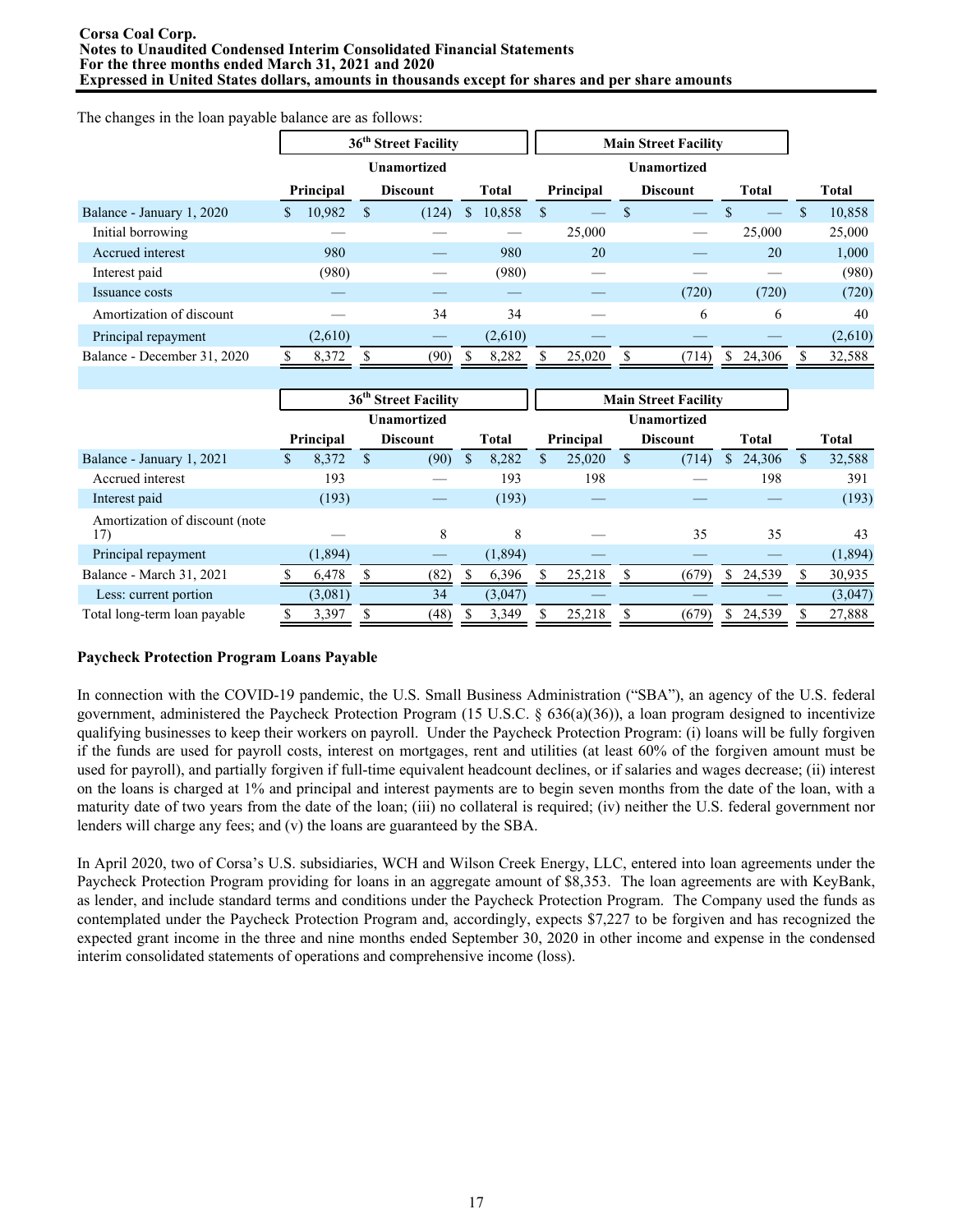# **10. Other Liabilities**

Other liabilities consist of the following:

|                                                | March 31, |         |   | December 31, |
|------------------------------------------------|-----------|---------|---|--------------|
|                                                |           | 2021    |   | 2020         |
| Workers' compensation provision (a)            |           | 5,837   | S | 6,446        |
| Transportation contract liquidated damages (b) |           | 299     |   | 394          |
| Other $(c)$                                    |           | 167     |   | 251          |
|                                                |           | 6,303   |   | 7,091        |
| Less: current portion $(a,b,c)$                |           | (1,376) |   | (1,625)      |
| <b>Total Other Liabilities</b>                 |           | 4,927   |   | 5,466        |

- (a) The provision relates to workers' compensation and occupational disease claims that have not yet been paid by the Company. The estimates use an actuarial valuation approach based on historical claims and known events, where such estimates may differ materially from the estimates used herein. The balance that is expected to be settled within the next twelve months is \$910. The Company has established separate trust funds with its insurance carriers to pay potential awards and claims related to workers' compensation claims (note 5).
- (b) The Company's subsidiary, PBS Coals, Inc., had contractual agreements with a transportation provider, which indicated minimum levels of coal to be shipped via rail over an expired contract period, which was not met. Corsa acquired these contractual agreements as a result of an acquisition. The balance that is expected to be settled within the next twelve months is \$299.
- (c) Other includes various accruals based on management's best estimate of other matters, all of which are expected to be settled within the next twelve months.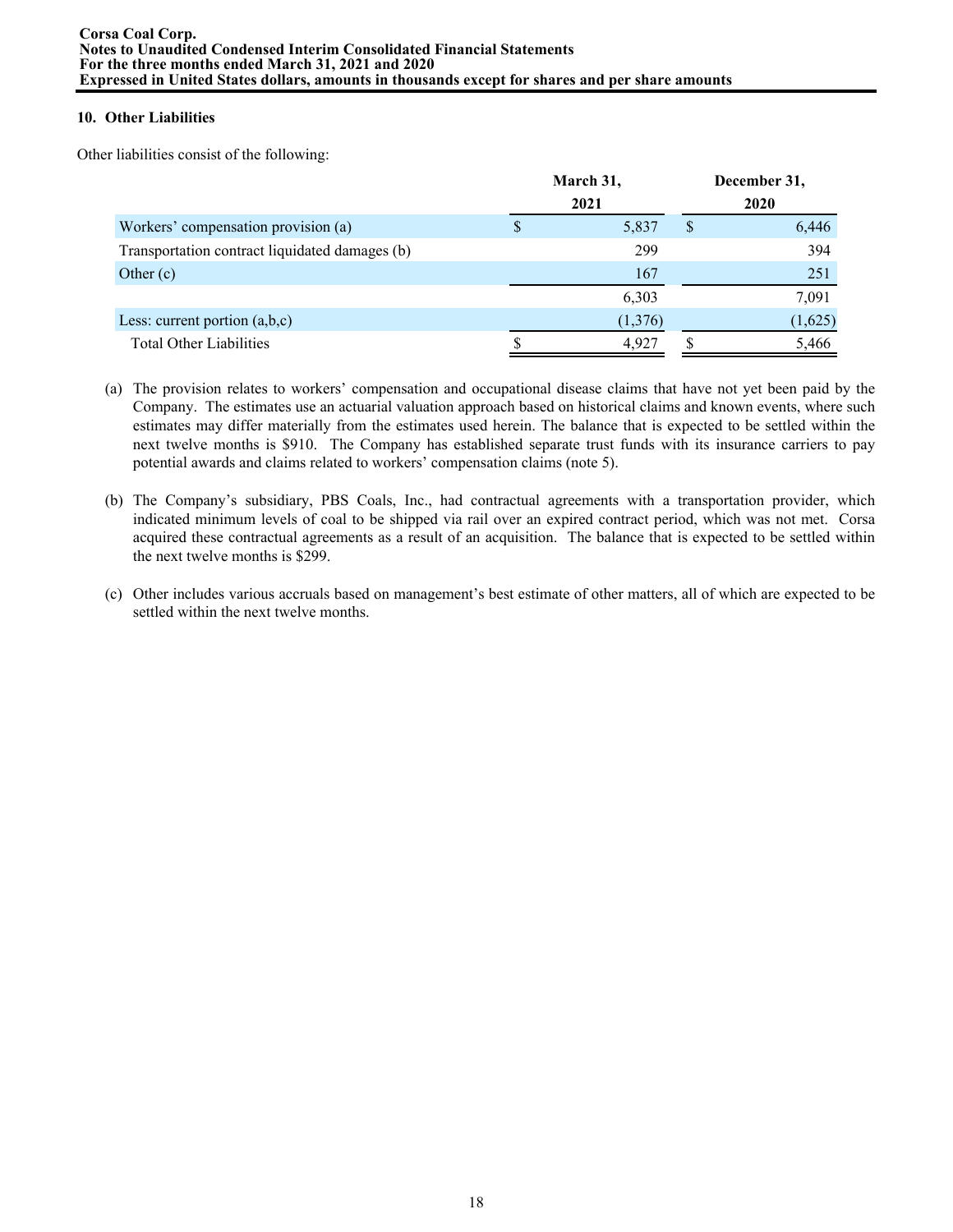#### **11. Reclamation and Water Treatment Provision**

The Company's reclamation and water treatment provision arises from its obligations to undertake site reclamation and remediation as well as certain water treatment activities in connection with its historical operations.

The changes to the reclamation and water treatment provision were as follows:

|                                                     | <b>Site</b>   |                        |                   | Water                 |                           |              |
|-----------------------------------------------------|---------------|------------------------|-------------------|-----------------------|---------------------------|--------------|
|                                                     |               | <b>Reclamation and</b> |                   | <b>Treatment</b>      |                           |              |
|                                                     |               | <b>Remediation (a)</b> |                   | <b>Obligation</b> (b) |                           | <b>Total</b> |
| Balance - January 1, 2020                           | \$            | 33,848                 | $\mathsf{\$}$     | 25,323                | $\mathcal{S}$             | 59,171       |
|                                                     |               |                        |                   |                       |                           |              |
| Costs incurred                                      |               | (1, 445)               |                   | (1,806)               |                           | (3,251)      |
| Change in estimate                                  |               | 3,866                  |                   | 6,597                 |                           | 10,463       |
| Accretion expense                                   |               | 640                    |                   | 486                   |                           | 1,126        |
|                                                     |               | 3,061                  |                   | 5,277                 |                           | 8,338        |
|                                                     |               |                        |                   |                       |                           |              |
| Balance - December 31, 2020                         | \$            | 36,909                 | \$                | 30,600                | \$                        | 67,509       |
|                                                     |               |                        |                   |                       |                           |              |
| Costs incurred                                      |               | (181)                  |                   | (451)                 |                           | (632)        |
| Accretion expense (note 17)                         |               | 72                     |                   | 65                    |                           | 137          |
|                                                     |               | (109)                  |                   | (386)                 |                           | (495)        |
|                                                     |               |                        |                   |                       |                           |              |
| Balance - March 31, 2021                            | \$            | 36,800                 | \$                | 30,214                | \$                        | 67,014       |
|                                                     |               |                        |                   |                       |                           |              |
| Less: current portion                               |               | (1,229)                |                   | (1, 417)              |                           | (2,646)      |
| Long-Term Reclamation and Water Treatment Provision | $\mathcal{S}$ | 35,571                 | $\mathcal{S}$     | 28,797                | $\mathbb S$               | 64,368       |
|                                                     |               |                        |                   |                       |                           |              |
| Estimated costs (undiscounted cash flow basis)      | -S            | 33,362                 | $\mathcal{S}$     | 27,361                | $\boldsymbol{\mathsf{S}}$ | 60,723       |
| End of reclamation period                           |               | $1-21$ years           |                   | Perpetual             |                           |              |
| Discount rate                                       |               | $0.10\% - 1.47\%$      | $0.10\% - 1.45\%$ |                       |                           |              |
| Inflation rate                                      |               | 2.0%                   |                   | 2.0%                  |                           |              |

- (a) Site reclamation and remediation
	- (i) The current portion represents the amount of costs expected to be incurred by the Company within one year from March 31, 2021.
	- (ii) At March 31, 2021, the Company had \$58,208 in surety bonds outstanding to secure reclamation obligations.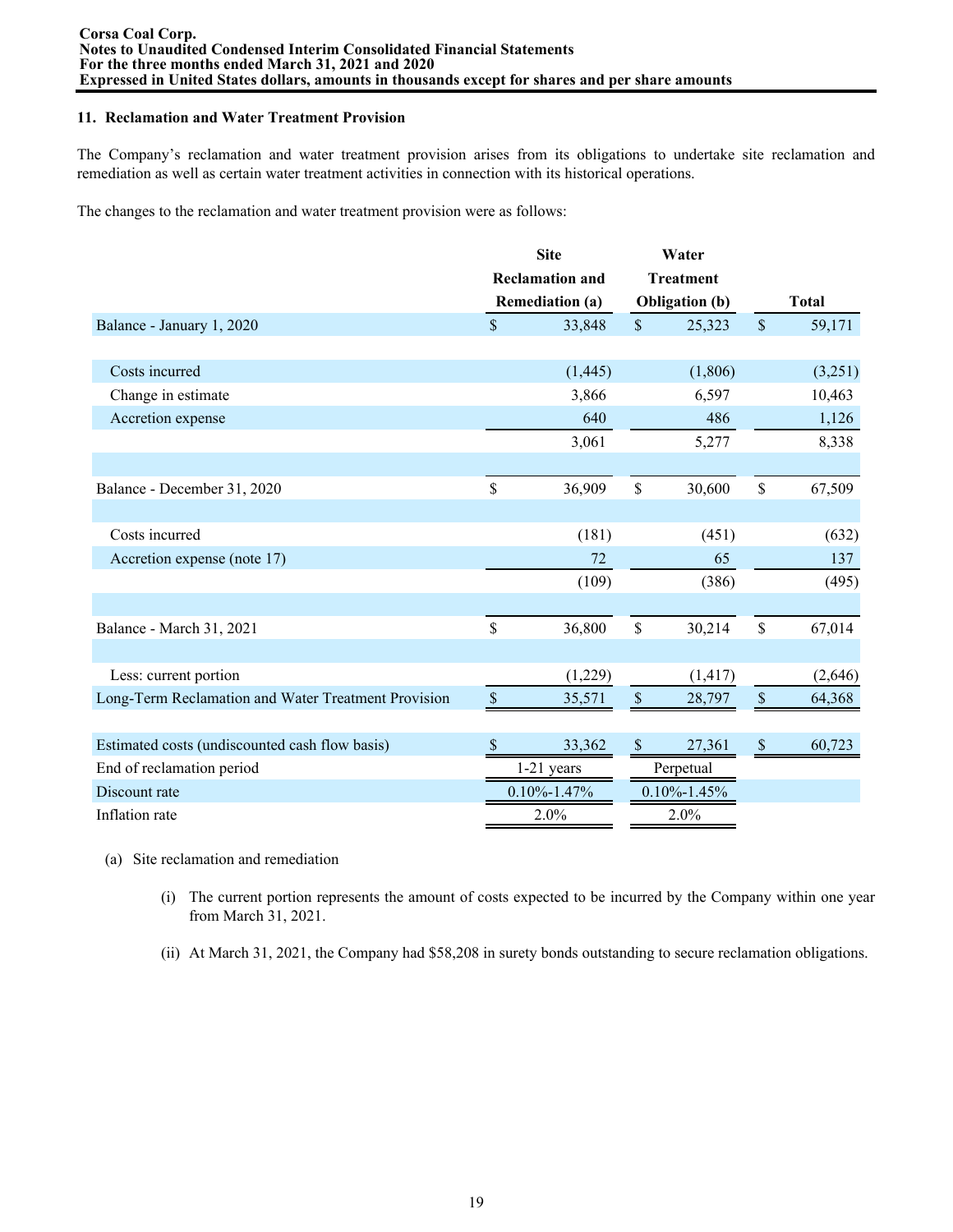#### (b) Water treatment obligation

The Company has signed certain agreements with U.S. environmental and regulatory agencies which require the monitoring and treatment of water in areas where the Company is operating or has operated in the past. The Company has the obligation to fund such water treatment activities and has recorded a provision for the total expected costs of such water treatment.

Water treatment costs incurred are offset against the water treatment provision. At each reporting period, the Company makes a determination of the estimated costs of water treatment using assumptions effective as of the end of the reporting period. The change in estimate within the reporting period is charged to cost of sales.

Certain factors may cause the expected water treatment costs to vary materially from the estimates included herein, including, but not limited to, changes in water quality and changes in laws and regulations. The estimates used herein represent management's best estimates as of the end of the reporting period.

The Company was required to establish separate trust funds to ensure water treatment activities would continue after the Company ceased operating in the affected areas. The cash is invested in debt and equity securities and income earned on such funds, under certain circumstances, may be used by the Company to pay for certain water treatment costs once the trust funds have been fully funded. See note  $5(a)$  for a further description of the water treatment trust funds.

The current portion represents the amount of costs expected to be incurred by the Company within one year from March 31, 2021.

## **12. Share Capital**

The authorized capital of the Company consists of an unlimited number of Common Shares without par value and an unlimited number of preferred shares issuable in series, with such rights, privileges, restrictions and conditions as the board of directors of the Company may determine from time to time. At March 31, 2021 and December 31, 2020, the Company had 94,759,245 Common Shares outstanding and no preferred shares outstanding. At March 31, 2021 and December 31, 2020, QKGI Legacy Holdings, LP ("Legacy QKGI") also owns 170,316,639 common membership units of Wilson Creek Energy, LLC ("WCE") ("Redeemable Units") entitling it to a 19% minority interest in the net assets, income and expenses of WCE. Redeemable Units are redeemable at the option of Legacy QKGI for cash equal to the product of: (i) the number of membership units to be redeemed divided by 20; and (ii) the 10-day volume weighted average trading price, prior to date of notice of redemption, of the Company's Common Shares. The Company has the option to satisfy the redemption price for the Redeemable Units with Common Shares on a 20 to 1 basis. The Company is restricted from paying cash to Legacy QKGI for the redemption of Redeemable Units if a balance remains outstanding under the Credit Facilities and the Main Street Facility. See note 23 – Subsequent Event for additional information.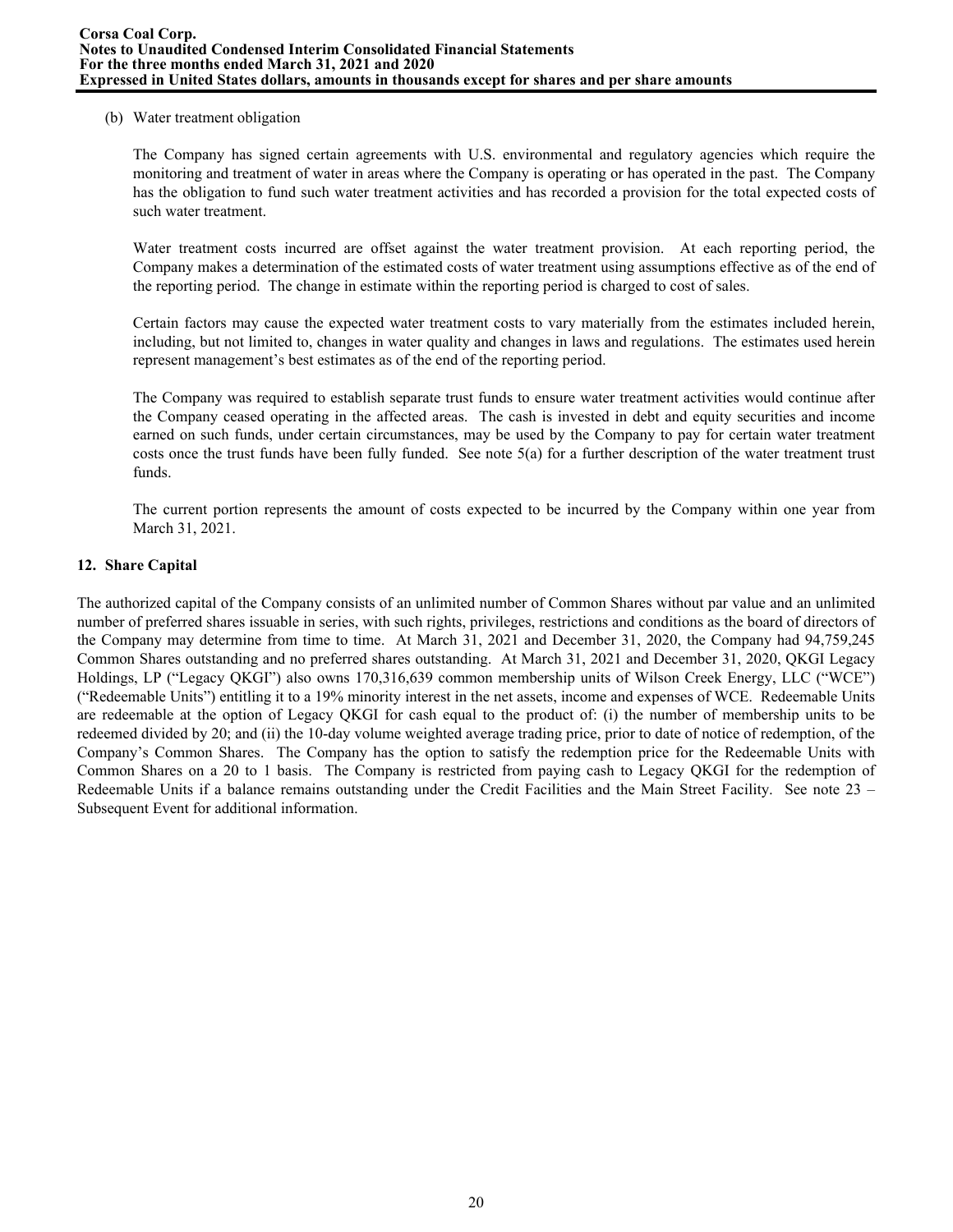# **13. Revenue**

Revenue consists of the following:

|                          | For the three months ended |           |               |        |  |  |
|--------------------------|----------------------------|-----------|---------------|--------|--|--|
|                          |                            | March 31, |               |        |  |  |
|                          |                            | 2021      |               | 2020   |  |  |
| Metallurgical coal sales | S                          | 23,654    | <sup>\$</sup> | 46,163 |  |  |
| Thermal coal sales       |                            | 791       |               | 165    |  |  |
| Tolling revenue          |                            | 30        |               | 397    |  |  |
| Limestone sales          |                            | 144       |               | 116    |  |  |
|                          |                            | 24,619    |               | 46,841 |  |  |

The following table displays revenue from contracts with customers and other sources:

|                                       | For the three months ended |               |        |  |  |
|---------------------------------------|----------------------------|---------------|--------|--|--|
|                                       | March 31,                  |               |        |  |  |
|                                       | 2021                       |               | 2020   |  |  |
| Revenue from contracts with customers | 24,359                     | <sup>\$</sup> | 46,591 |  |  |
| Revenue from other sources            | 260                        |               | 250    |  |  |
|                                       | 24,619                     |               | 46,841 |  |  |

Revenue from other sources is primarily thermal coal and limestone sold to various customers where control passes upon the loading of the coal or limestone at a point of sale transaction.

Corsa derives revenue from contracts with customers through the transfer of goods and services at a point in time in the following by type and geographical regions:

|                                             | For the three months ended March 31, 2021 |                      |      |         |         |                |              |        |
|---------------------------------------------|-------------------------------------------|----------------------|------|---------|---------|----------------|--------------|--------|
|                                             |                                           | <b>Metallurgical</b> |      | Thermal |         | <b>Tolling</b> |              |        |
| <b>Geographic Region</b>                    | Coal                                      |                      | Coal |         | Revenue |                | <b>Total</b> |        |
| Asia                                        | S                                         | 6.444                |      |         |         |                |              | 6,444  |
| <b>United States</b>                        |                                           | 17.210               |      | 675     |         | 30             |              | 17.915 |
| Total revenue from contracts with customers | \$.                                       | 23,654               |      | 675     |         | 30             |              | 24,359 |

|                                             | For the three months ended March 31, 2020 |               |   |                 |                |     |              |        |
|---------------------------------------------|-------------------------------------------|---------------|---|-----------------|----------------|-----|--------------|--------|
|                                             |                                           | Metallurgical |   | <b>Thermal</b>  | <b>Tolling</b> |     |              |        |
| <b>Geographic Region</b>                    |                                           | Coal          |   | Revenue<br>Coal |                |     | <b>Total</b> |        |
| Asia                                        | S                                         | 15,975        | S |                 |                |     | Ъ,           | 15,975 |
| <b>United States</b>                        |                                           | 16,574        |   | 31              |                | 397 |              | 17,002 |
| South America                               |                                           | 12,492        |   |                 |                |     |              | 12,492 |
| Europe                                      |                                           | 1,122         |   |                 |                |     |              | 1,122  |
| Total revenue from contracts with customers |                                           | 46,163        |   | 31              |                | 397 |              | 46,591 |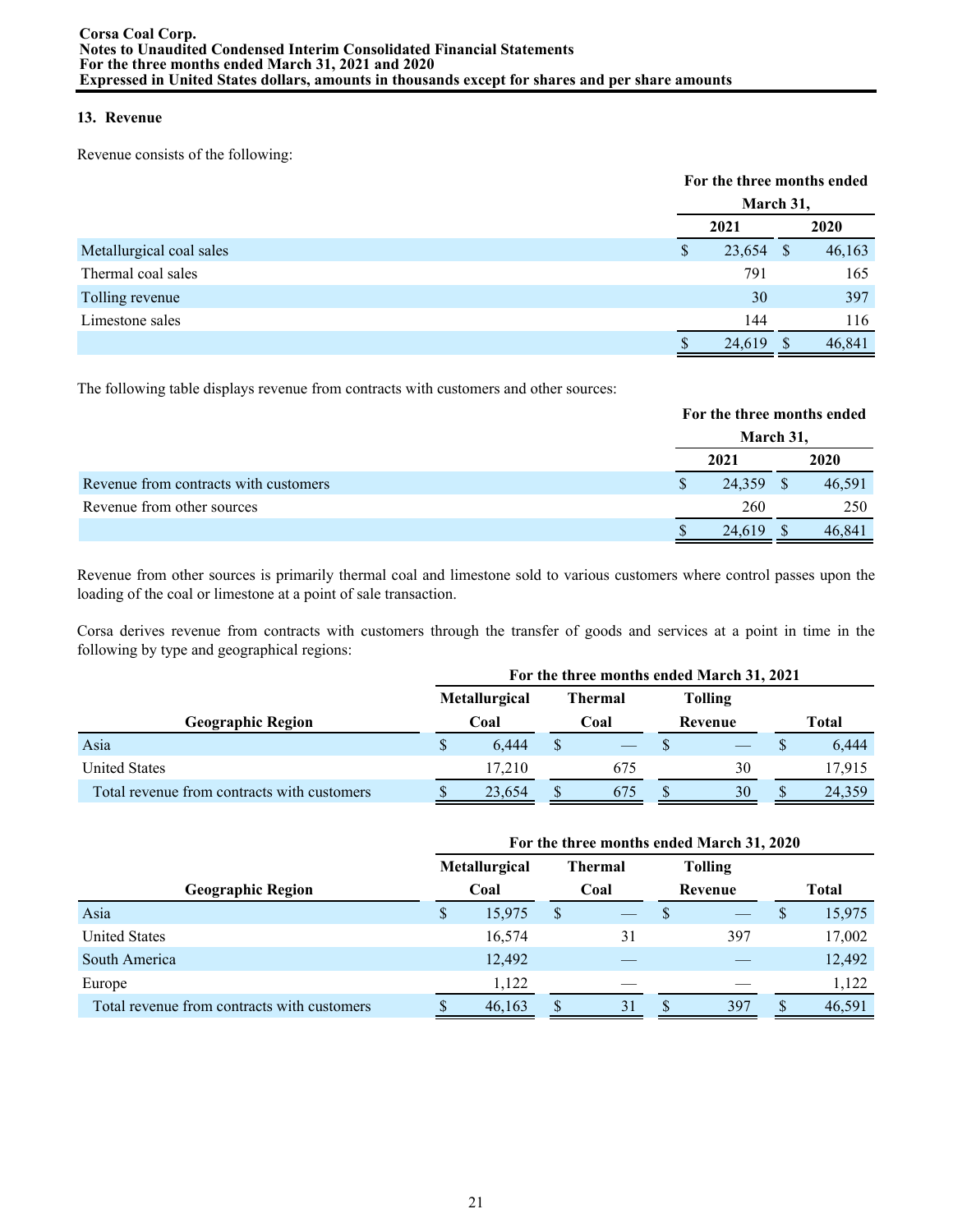# **14. Cost of Sales**

Cost of sales consists of the following:

|                                                         |                                        | For the three months ended |  |  |  |
|---------------------------------------------------------|----------------------------------------|----------------------------|--|--|--|
|                                                         |                                        | March 31,                  |  |  |  |
|                                                         | 2021                                   | 2020                       |  |  |  |
| Mining and processing costs                             | $\boldsymbol{\mathsf{S}}$<br>18,851 \$ | 25,642                     |  |  |  |
| Purchased coal costs                                    | 1,058                                  | 4,777                      |  |  |  |
| Royalty expense                                         | 1,239                                  | 1,901                      |  |  |  |
| Amortization expense                                    | 3,849                                  | 6,504                      |  |  |  |
| Transportation costs from preparation plant to customer | 1,310                                  | 5,531                      |  |  |  |
| Idle mine expense                                       | 152                                    | 87                         |  |  |  |
| Tolling costs                                           | 19                                     | 259                        |  |  |  |
| Limestone costs                                         | 168                                    | 99                         |  |  |  |
| Write-off of advance royalties and other assets         |                                        | 432                        |  |  |  |
| Other costs                                             | (330)                                  | (50)                       |  |  |  |
|                                                         | 26,316                                 | 45,182<br>S                |  |  |  |

# **15. Selling, General and Administrative Expense**

Selling, general and administrative expense consists of the following:

|                                 |      | For the three months ended<br>March 31, |  |       |  |
|---------------------------------|------|-----------------------------------------|--|-------|--|
|                                 |      |                                         |  |       |  |
|                                 | 2021 |                                         |  | 2020  |  |
| Salaries and other compensation | \$   | 802 \$                                  |  | 1,095 |  |
| Employee benefits               |      | 168                                     |  | 225   |  |
| Selling expense                 |      | 110                                     |  | (143) |  |
| Professional fees               |      | 532                                     |  | 488   |  |
| Office expenses and insurance   |      | 251                                     |  | 347   |  |
| Other                           |      | 166                                     |  | 97    |  |
|                                 | S    | 2,029                                   |  | 2,109 |  |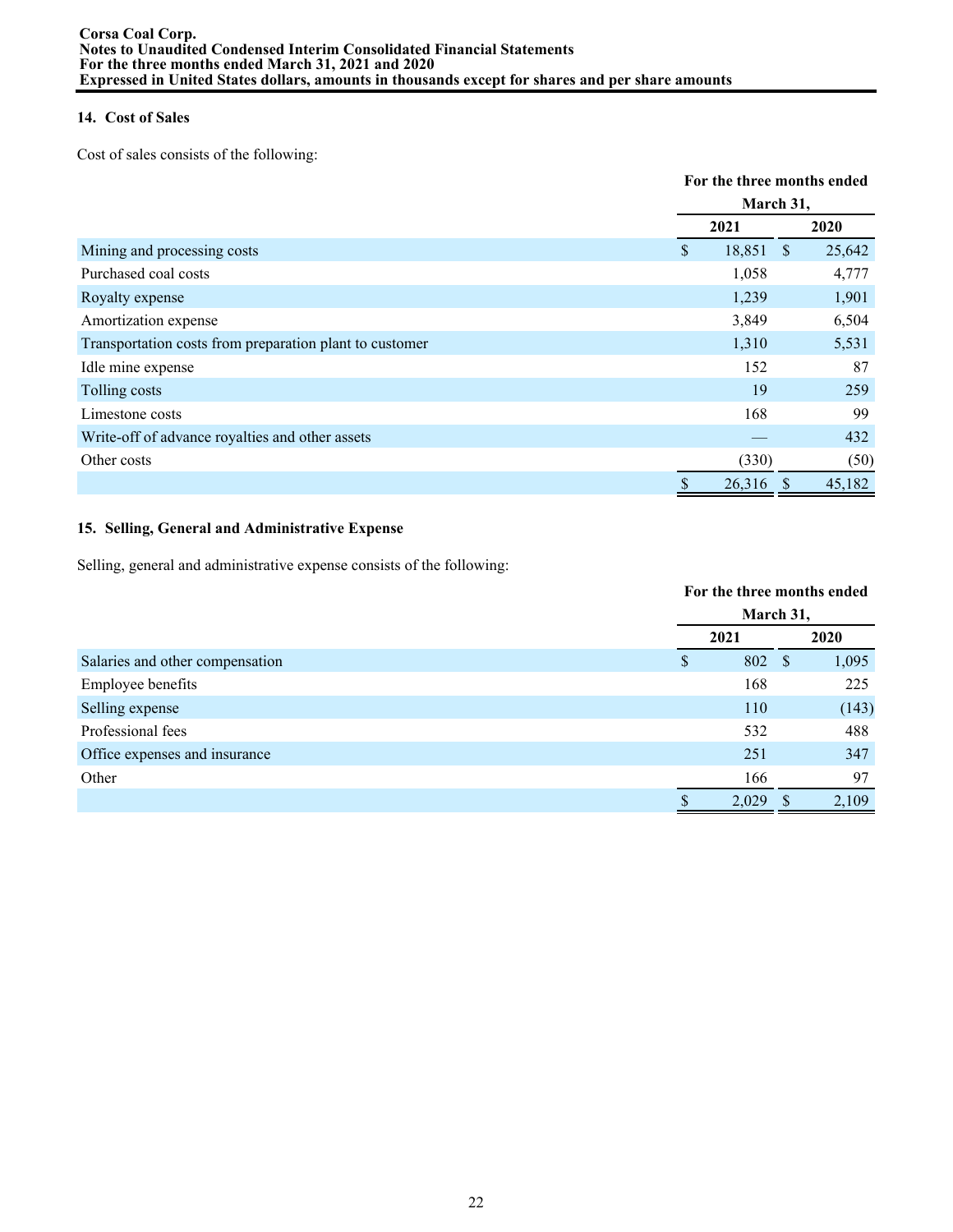#### **Corsa Coal Corp. Notes to Unaudited Condensed Interim Consolidated Financial Statements For the three months ended March 31, 2021 and 2020 Expressed in United States dollars, amounts in thousands except for shares and per share amounts**

#### **16. Stock-Based Compensation**

The Company has a stock option plan and a restricted share unit ("RSU") plan providing for the issuance of stock options and RSUs, respectively, to directors, officers, employees and service providers. The number of Common Shares reserved for issuance under the stock option plan may not exceed 10% of the total number of issued and outstanding Common Shares on a non-diluted basis on the grant date. Additionally, the number of Common Shares that may be acquired under a stock option or RSU granted to a certain participant is determined by the Company's Board of Directors and may not exceed 5% of the total number of issued and outstanding Common Shares on the grant date on a non-diluted basis. The exercise price of the stock options granted shall comply with the requirements of the stock exchange on which the Common Shares are listed (currently the TSX Venture Exchange). The maximum term of any stock option may not exceed five years unless approved by the Company's Board of Directors. Generally, stock options vest over three years. Each RSU granted entitles the participant to receive, from the Company, payment in cash or, at the option of the Company, payment in fully paid Common Shares. For a cash payment, the RSUs will be redeemed by the Company for cash equal to the market value of the Common Shares, determined based on the volume weighted average trading price of a Common Share on the stock exchange during the five trading days immediately preceding the payment date. In the event that the Company elects to satisfy all or part of its payment obligation in fully paid Common Shares, the Company will satisfy the payment obligation with the issuance, or delivery, of fully paid Common Shares on the payment date. No RSUs have been granted, including during the three months ended March 31, 2021 and 2020. At March 31, 2021 and 2020, there were 4,269,380 and 2,199,291 stock options available for issuance under the stock option plan, respectively.

The following illustrates the changes in issued and outstanding stock options:

| Number of            | Weighted<br>Average   |
|----------------------|-----------------------|
| <b>Stock Options</b> | <b>Exercise Price</b> |
| (000's)              | (C\$)                 |
| 7,959                | \$1.08                |
| (1,233)              | 1.11                  |
| (1, 449)             | 1.00                  |
| 5,277                | 1.09                  |
| (70)                 | 1.08                  |
| 5,207                | \$1.09                |
|                      |                       |

For the three months ended March 31, 2021 and 2020, the Company recorded stock-based compensation expense on the outstanding stock options, which is included in selling, general and administrative expense, as follows:

|                                  | For the three months ended |      |
|----------------------------------|----------------------------|------|
|                                  | March 31,                  |      |
|                                  | 2021                       | 2020 |
| Stock-based compensation expense | 37 S                       | 41   |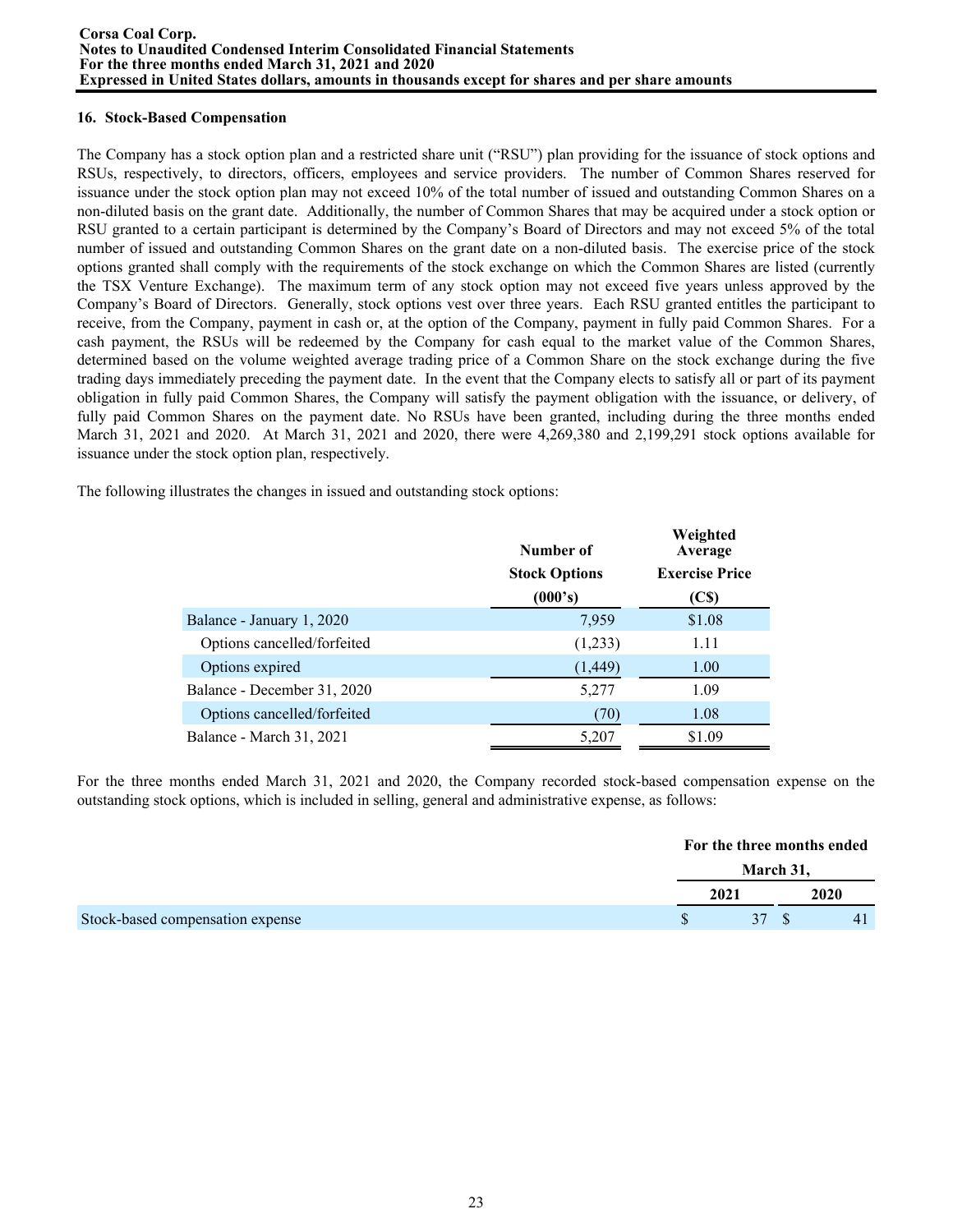## **17. Finance (Expense) and Income**

Finance (expense) and income included in the condensed interim consolidated statements of operations and comprehensive income (loss) are summarized as follows:

|                                                                  | For the three months ended |                     |  |  |
|------------------------------------------------------------------|----------------------------|---------------------|--|--|
|                                                                  | March 31,                  |                     |  |  |
|                                                                  | 2021                       | 2020                |  |  |
| <b>Finance expense</b>                                           |                            |                     |  |  |
| Amortization of discount on loan payable (note 9)                | \$<br>$(43)$ \$            | (9)                 |  |  |
| Amortization of Revolving Credit Facility fees                   | (36)                       | (36)                |  |  |
| Bond premium expense                                             | (447)                      | (368)               |  |  |
| Interest expense                                                 | (669)                      | (606)               |  |  |
| Accretion on reclamation and water treatment provision (note 11) | (137)                      | (281)               |  |  |
| Loss on restricted investments                                   |                            | (4, 138)            |  |  |
| Total finance expense                                            | \$<br>$(1,332)$ \$         | (5, 438)            |  |  |
|                                                                  |                            |                     |  |  |
| <b>Finance income</b>                                            |                            |                     |  |  |
| Interest income                                                  | \$                         | $\mathcal{S}$<br>14 |  |  |
| Foreign exchange gain                                            | 2                          |                     |  |  |
| Income on restricted investments                                 | 399                        |                     |  |  |
| Total finance income                                             | \$<br>-\$<br>401           | 14                  |  |  |
|                                                                  |                            |                     |  |  |
| Net finance (expense)                                            | \$<br>$(931)$ \$           | (5, 424)            |  |  |

## **18. Earnings per Share**

Basic and diluted earnings (loss) per Common Share is summarized as follows:

|                                                                      | For the three months ended |              |  |         |
|----------------------------------------------------------------------|----------------------------|--------------|--|---------|
|                                                                      | March 31,                  |              |  |         |
|                                                                      |                            | 2021         |  | 2020    |
| Basic and diluted loss attributable to common shareholders           | S                          | $(4,382)$ \$ |  | (6,156) |
|                                                                      |                            |              |  |         |
| Basic weighted average number of Common Shares outstanding (000's)   |                            | 94,759       |  | 94,759  |
| Dilutive effect of stock options $(000)$ 's)                         |                            |              |  |         |
| Diluted weighted average number of Common Shares outstanding (000's) |                            | 94.759       |  | 94.759  |
|                                                                      |                            |              |  |         |
| Basic loss per share                                                 |                            | $(0.05)$ \$  |  | (0.06)  |
|                                                                      |                            |              |  |         |
| Diluted loss per share                                               |                            | (0.05)       |  | (0.06)  |

In periods of net loss, the number of shares used to calculate diluted earnings per share is the same as basic earnings per share; therefore, the effect of the dilutive securities is zero for such periods. For the three months ended March 31, 2021 and 2020, there were no instruments, including stock options, which would result in the issuance of Common Shares whose effect would be dilutive on loss per share.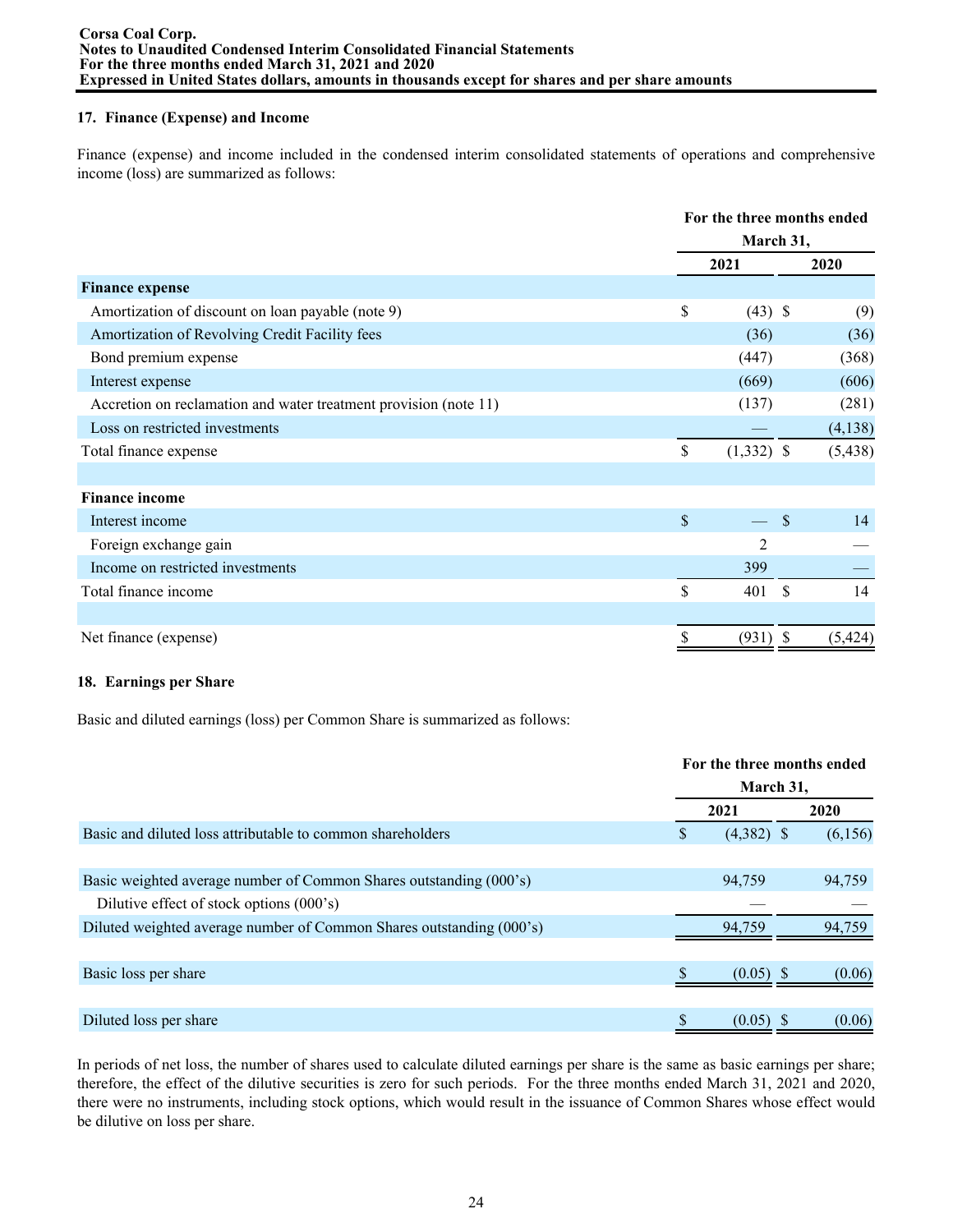#### **Corsa Coal Corp. Notes to Unaudited Condensed Interim Consolidated Financial Statements For the three months ended March 31, 2021 and 2020 Expressed in United States dollars, amounts in thousands except for shares and per share amounts**

#### **19. Supplemental Cash Flow Information**

|                                                           |    | For the three months ended<br>March 31, |         |  |  |
|-----------------------------------------------------------|----|-----------------------------------------|---------|--|--|
|                                                           |    |                                         |         |  |  |
|                                                           |    | 2021                                    | 2020    |  |  |
| Change in working capital balances related to operations: |    |                                         |         |  |  |
| Accounts receivable                                       | \$ | $(1,204)$ \$                            | 4,796   |  |  |
| Prepaid expenses and other current assets                 |    | 929                                     | 1,477   |  |  |
| Inventories                                               |    | (1,755)                                 | (450)   |  |  |
| Accounts payable and accrued liabilities                  |    | 5,201                                   | (1,631) |  |  |
| Other liabilities                                         |    | (179)                                   | (394)   |  |  |
|                                                           |    | 2,992                                   | 3,798   |  |  |
|                                                           |    |                                         |         |  |  |
| Cash paid for interest                                    |    | 473                                     | 637     |  |  |
| Cash paid (received) for income taxes                     |    |                                         |         |  |  |
|                                                           |    |                                         |         |  |  |
| Noncash investing and financing activities:               |    |                                         |         |  |  |
| Purchase of property, plant and equipment                 |    |                                         |         |  |  |
| Change in assets                                          |    | (3)                                     |         |  |  |
| Change in liabilities                                     |    | (3)<br>S                                |         |  |  |

#### **20. Related Party Transactions**

Related party transactions include any transactions with employees, other than amounts earned as a result of their employment, transactions with companies that employees or directors either control or have significant influence over, transactions with companies who are under common control with the Company's controlling shareholder, Quintana Energy Partners L.P. ("QEP"), transactions with companies who are under common control of the Company's minority shareholder, Sev.en Met Coal Corp. ("Sev.en") and transactions with close family members of key management personnel.

Transactions with related parties included in the condensed interim consolidated statement of operations and comprehensive income (loss) and consolidated balance sheets of the Company are summarized below:

|                        |  | For the three months ended |      |  |
|------------------------|--|----------------------------|------|--|
|                        |  | March 31,                  |      |  |
|                        |  | 2021                       | 2020 |  |
| Supplies purchased (a) |  |                            |      |  |

(a) During the three months ended March 31, 2021 and 2020, the Company purchased supplies used in the coal separation process from Quality Magnetite, which is significantly influenced by key management personnel of QEP. These amounts were included in cost of sales in the condensed interim consolidated statements of operations and comprehensive income (loss).

Included in accounts payable and accrued liabilities at March 31, 2021 and December 31, 2020 was \$9 and \$18, respectively, due to related parties. Included in accounts receivable at December 31, 2020 was \$166 related to coal sales to Blackhawk Coal Sales, LLC, which is considered a related party as this entity was acquired by the Company's minority shareholder, Sev.en. At December 31, 2020, \$10 was included in accounts receivable related to tax withholdings paid by the Company on behalf of QEP, which were reimbursed in the three months ended March 31, 2021. These amounts are unsecured and non-interest bearing.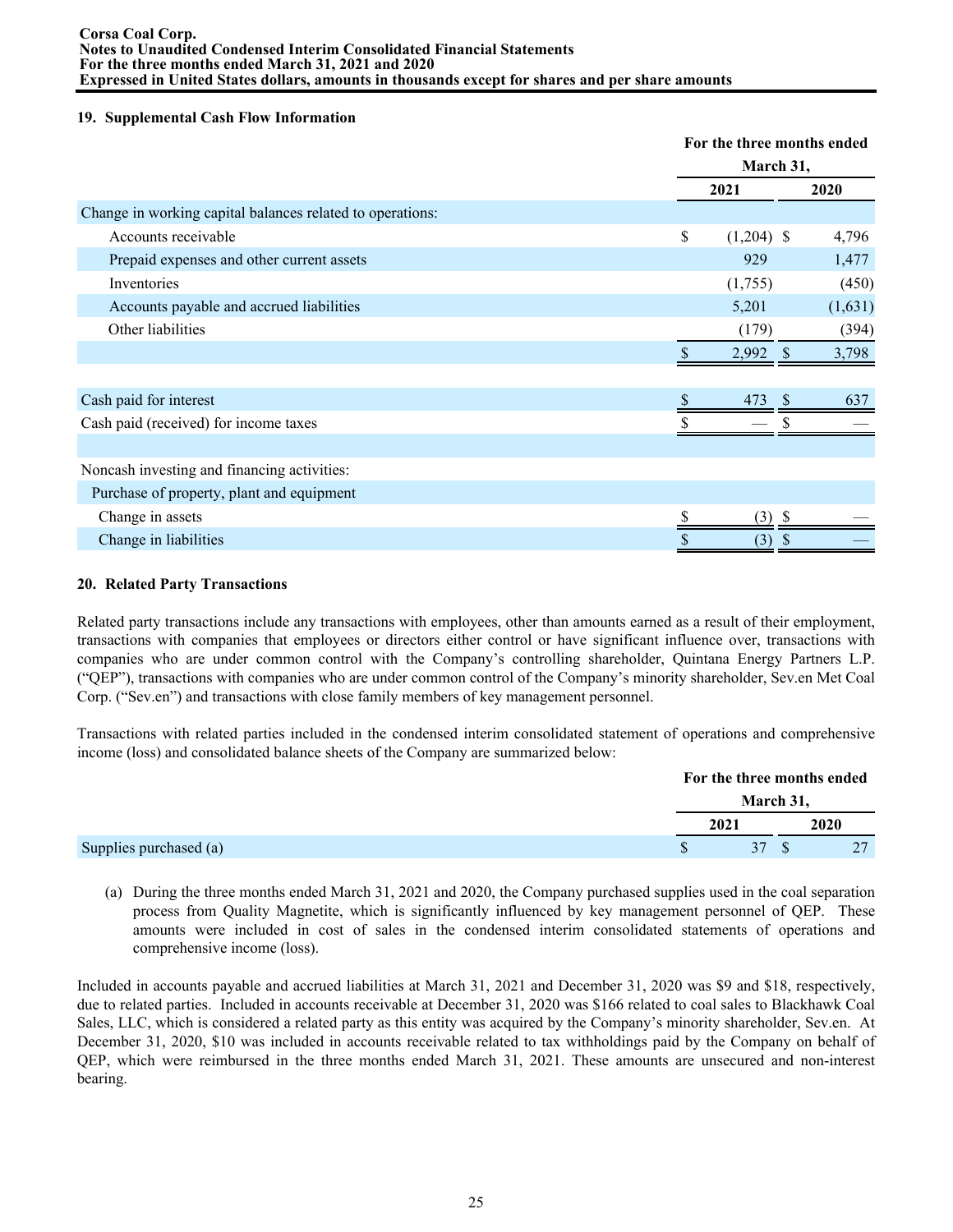## **21. Segment Information**

Management has identified its operating segments based on geographical location and product offerings. Management has identified two distinct operating segments which require separate disclosures under IFRS 8 – *Operating Segments*. The two operating segments, NAPP and the Company's corporate office, are reported on the same basis as the internal reporting of the Company, using accounting policies consistent with the annual consolidated financial statements.

NAPP is a distinct operating segment based on its metallurgical coal operations and location in the U.S. along the Northern Appalachia coal belt. The Company's corporate office provides support and manages the mining investments. The amounts charged for transactions between reportable segments were measured at the exchange value, which represented the amount of consideration established and agreed to by the reportable segments.

|                                              | For the three months ended March 31, 2021 |             |                |                           |  |  |
|----------------------------------------------|-------------------------------------------|-------------|----------------|---------------------------|--|--|
|                                              |                                           | <b>NAPP</b> | Corporate      | <b>Total</b>              |  |  |
| Revenues                                     | $\mathbb{S}$                              | 24,619      | $\mathcal{S}$  | \$<br>24,619              |  |  |
| Cost of sales                                |                                           | (26,316)    |                | (26,316)                  |  |  |
| <b>Gross loss</b>                            |                                           | (1,697)     |                | (1,697)                   |  |  |
| Selling, general and administrative expenses |                                           | (1,101)     | (928)          | (2,029)                   |  |  |
| <b>Loss from operations</b>                  |                                           | (2,798)     | (928)          | (3,726)                   |  |  |
| Finance expense                              |                                           | (843)       | (489)          | (1, 332)                  |  |  |
| Finance income                               |                                           | 399         | $\mathfrak{D}$ | 401                       |  |  |
| Other income                                 |                                           | 224         |                | 224                       |  |  |
| Loss before tax                              |                                           | (3,018)     | (1, 415)       | (4, 433)                  |  |  |
| Current income tax expense                   |                                           |             |                |                           |  |  |
| Deferred income tax expense                  |                                           |             |                |                           |  |  |
| Provision for income taxes                   |                                           |             |                |                           |  |  |
| <b>Net loss</b>                              | \$                                        | (3,018)     | (1, 415)<br>\$ | (4, 433)<br><sup>\$</sup> |  |  |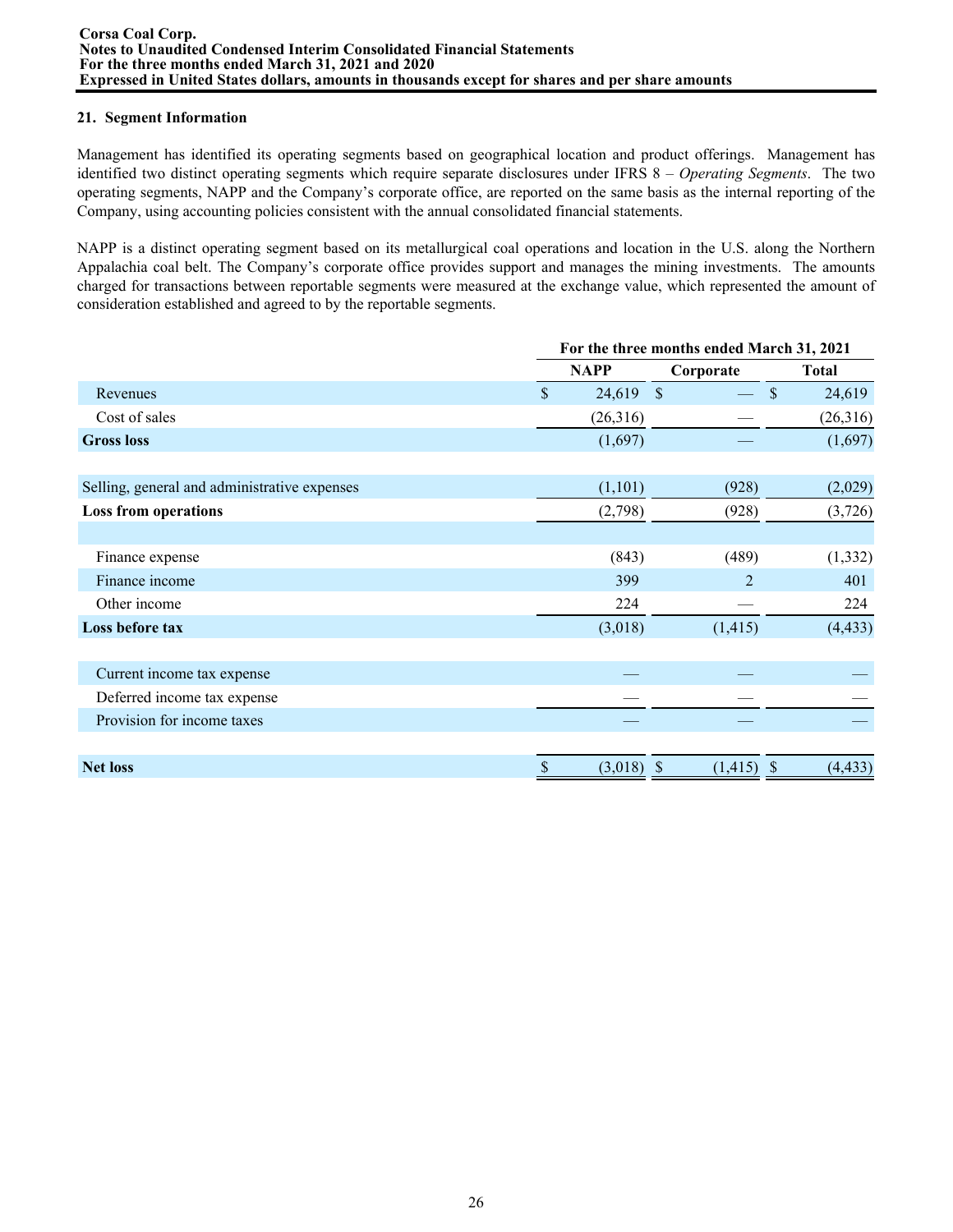#### **Corsa Coal Corp. Notes to Unaudited Condensed Interim Consolidated Financial Statements For the three months ended March 31, 2021 and 2020 Expressed in United States dollars, amounts in thousands except for shares and per share amounts**

|                                              | For the three months ended March 31, 2020 |             |               |                         |  |
|----------------------------------------------|-------------------------------------------|-------------|---------------|-------------------------|--|
|                                              |                                           | <b>NAPP</b> | Corporate     | <b>Total</b>            |  |
| Revenues                                     | $\mathbf S$                               | 46,841      | $\mathcal{S}$ | 46,841<br>\$.           |  |
| Cost of sales                                |                                           | (45, 182)   |               | (45, 182)               |  |
| <b>Gross margin</b>                          |                                           | 1,659       |               | 1,659                   |  |
|                                              |                                           |             |               |                         |  |
| Selling, general and administrative expenses |                                           | (1,299)     | (810)         | (2,109)                 |  |
| Income (loss) from operations                |                                           | 360         | (810)         | (450)                   |  |
|                                              |                                           |             |               |                         |  |
| Finance expense                              |                                           | (5,004)     | (434)         | (5, 438)                |  |
| Finance income                               |                                           | 14          |               | 14                      |  |
| Other income (expense)                       |                                           | 86          | (1)           | 85                      |  |
| Loss before tax                              |                                           | (4, 544)    | (1,245)       | (5,789)                 |  |
|                                              |                                           |             |               |                         |  |
| Current income tax (benefit) expense         |                                           |             |               |                         |  |
| Deferred income tax expense                  |                                           |             |               |                         |  |
| Provision for income taxes                   |                                           |             |               |                         |  |
|                                              |                                           |             |               |                         |  |
| <b>Net loss</b>                              | \$                                        | (4, 544)    | (1,245)<br>S  | (5,789)<br><sup>S</sup> |  |

All of the Company's mining properties are located in the U.S. The following geographic data includes revenues, net income (loss), non-current assets, total assets and total liabilities:

|                    |   | For the three months ended |        |        |              |              |                       | For the three months ended  |        |        |                |              |  |
|--------------------|---|----------------------------|--------|--------|--------------|--------------|-----------------------|-----------------------------|--------|--------|----------------|--------------|--|
|                    |   | <b>March 31, 2021</b>      |        |        |              |              | <b>March 31, 2020</b> |                             |        |        |                |              |  |
|                    |   | <b>USA</b>                 |        | Canada |              | <b>Total</b> |                       | <b>USA</b>                  |        | Canada |                | <b>Total</b> |  |
| Revenue            |   | 24,619                     | S      |        | \$.          | 24,619       |                       | 46,841                      |        |        |                | 46,841       |  |
| Net loss           |   | (4,300)                    |        | (133)  | S            | (4, 433)     | S                     | (5,322)                     |        | (467)  |                | (5,789)      |  |
|                    |   | At March 31, 2021          |        |        |              |              |                       | <b>At December 31, 2020</b> |        |        |                |              |  |
|                    |   | <b>USA</b>                 | Canada |        | <b>Total</b> |              | <b>USA</b>            |                             | Canada |        |                | <b>Total</b> |  |
| Non-current assets | S | 164,902                    | \$     |        | S.           | 164,902      | <sup>S</sup>          | 167,638                     |        |        | $\mathbb{S}^-$ | 167,638      |  |

Total assets \$ 207,266 \$ 414 \$ 207,680 \$ 210,126 \$ 26 \$ 210,152 Total assets<br>
Total liabilities <br>
Total liabilities <br>
Total liabilities <br>
Total liabilities <br>
Total liabilities <br>
Total liabilities <br>
Total liabilities <br>
Total liabilities <br>
Total liabilities <br>
Total liabilities <br>
Total l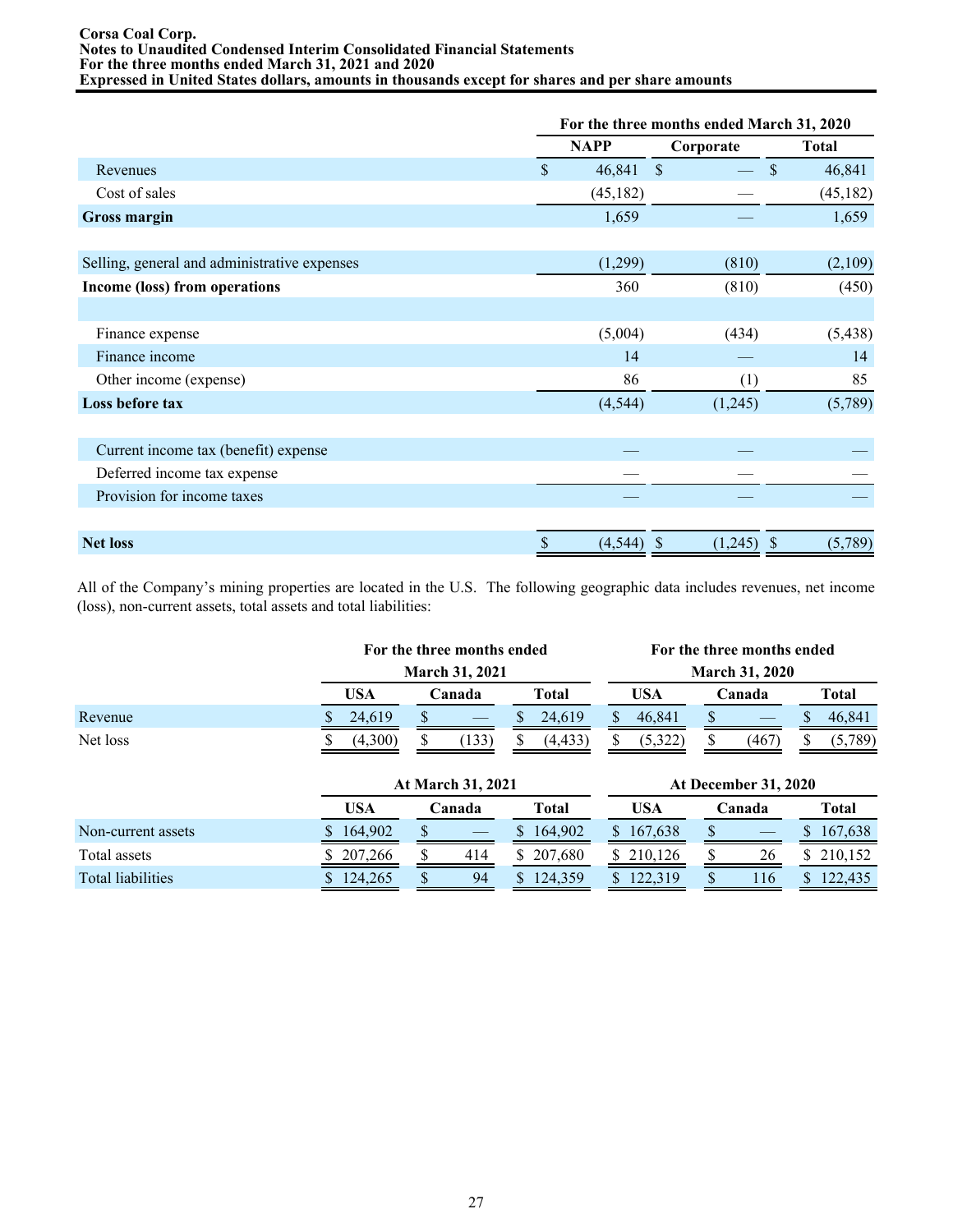## **22. Commitments and Contingencies**

#### *Litigation*

The Company and its subsidiaries are parties to a number of lawsuits arising in the ordinary course of their businesses. The Company records costs relating to these matters when a loss is probable and the amount can be reasonably estimated. The effect of the outcome of these matters on the Company's future results of operations cannot be predicted with certainty as any such effect depends on future results of operations and the amount and timing of the resolution of such matters. While the results of litigation cannot be predicted with certainty, the Company believes that the final outcome of such other litigation will not have a material adverse effect on the Company's consolidated financial statements.

#### *Contingent Liability - Sales Agent Matter*

In September 2020, the Company learned that an overseas third-party sales agent had been charged in an overseas jurisdiction in connection with allegedly unlawful benefits given to a representative of an overseas customer in relation to the sale of coal from operations of U.S. subsidiaries of the Company. A special committee of the Board of Directors of the Company (the "Special Committee") was promptly constituted and the Special Committee engaged outside legal counsel to conduct an independent investigation as to whether any employees of the Company or any of its subsidiaries were aware of, or involved in, the alleged conduct and whether any such knowledge or involvement may have given rise to a violation of anti-corruption laws by the Company or any of its subsidiaries. On the basis of preliminary findings resulting from such investigation, which is ongoing, the Company has taken corrective action to minimize risk. At this time, no charges have been brought against the Company or any of its subsidiaries in any jurisdiction. The risks associated with any such charges are uncertain. However, such risks may include resulting fines and penalties, as well as the disgorgement of some of the profits on revenues received from the customer. Due to the preliminary nature of the investigation and limitations on the ability of the Company to collect evidence, the Company's exposure is difficult to estimate and a reliable range of potential exposure is not presently determinable.

The Company and its subsidiaries are committed to the highest standards of integrity and diligence in their business dealings and to the ethical and legally compliant business conduct by their employees and representatives. Potentially unlawful business conduct is in direct conflict with corporate and compliance policies. The Company will continue the independent investigation of this matter and cooperate with authorities as needed with a view to a prompt and appropriate resolution.

## *Contingent Liability - Environmental Matter*

In January 2021, the Pennsylvania Department of Environmental Protection (the "PaDEP") issued a compliance order ("C.O.") which rescinds a permitted right of PBS Coals, Inc. ("PBS"), a wholly-owned subsidiary, to inject water treatment sludge into an adjacent abandoned mine by June 30, 2021. The sludge emanates from a mine drainage treatment system associated with an active coal refuse disposal site. The coal refuse disposal site is included in a water treatment trust. PBS appealed the issuance of the C.O., but its request for temporary relief to stay the effect of the C.O. was denied on March 30, 2021. PBS discontinued its appeal on April 27, 2021. PBS is currently evaluating several alternatives to sludge injection and intends to cease injection by the June 30, 2021 abatement date in the C.O. Due to the preliminary nature of the evaluation process, it is difficult to estimate the cost of alternative disposal methods, but the cost to treat, handle and dispose of the sludge will increase above historical costs. Additionally, the anticipated increase in such costs is expected to increase the total amount required in the trust fund which previously had been fully funded. The exposure for the alternative disposal methods, the anticipated increased contribution to the trust fund, and the scheduling thereof is difficult to estimate, and a reliable range of potential exposure is not presently determinable.

## *Contingent Receivable - A Seam Condemnation*

PBS filed five Petitions for the Appointment of Board of Viewers for the determination of all damages suffered by PBS, other than for the loss of support, in connection with the taking of leased land by the Pennsylvania Department of Transportation ("PennDOT"). Each Petition was in connection with a different property in which PBS held a leasehold interest at the time of condemnation by PennDOT or at the time when the coal was taken but no Declaration of Taking was filed by PennDOT. Three of the cases involve Declarations of Taking filed by PennDOT, also known as De Jure Condemnations, and two of the properties involve De Facto Takings, where no Declaration of Taking was filed by PennDOT but the coal was in effect taken by actions relating to the construction of the road. In one of the De Facto Taking cases, the issue of whether or not a taking occurred was resolved in favor of PBS by the Pennsylvania Commonwealth Court, but on January 20, 2021, the Pennsylvania